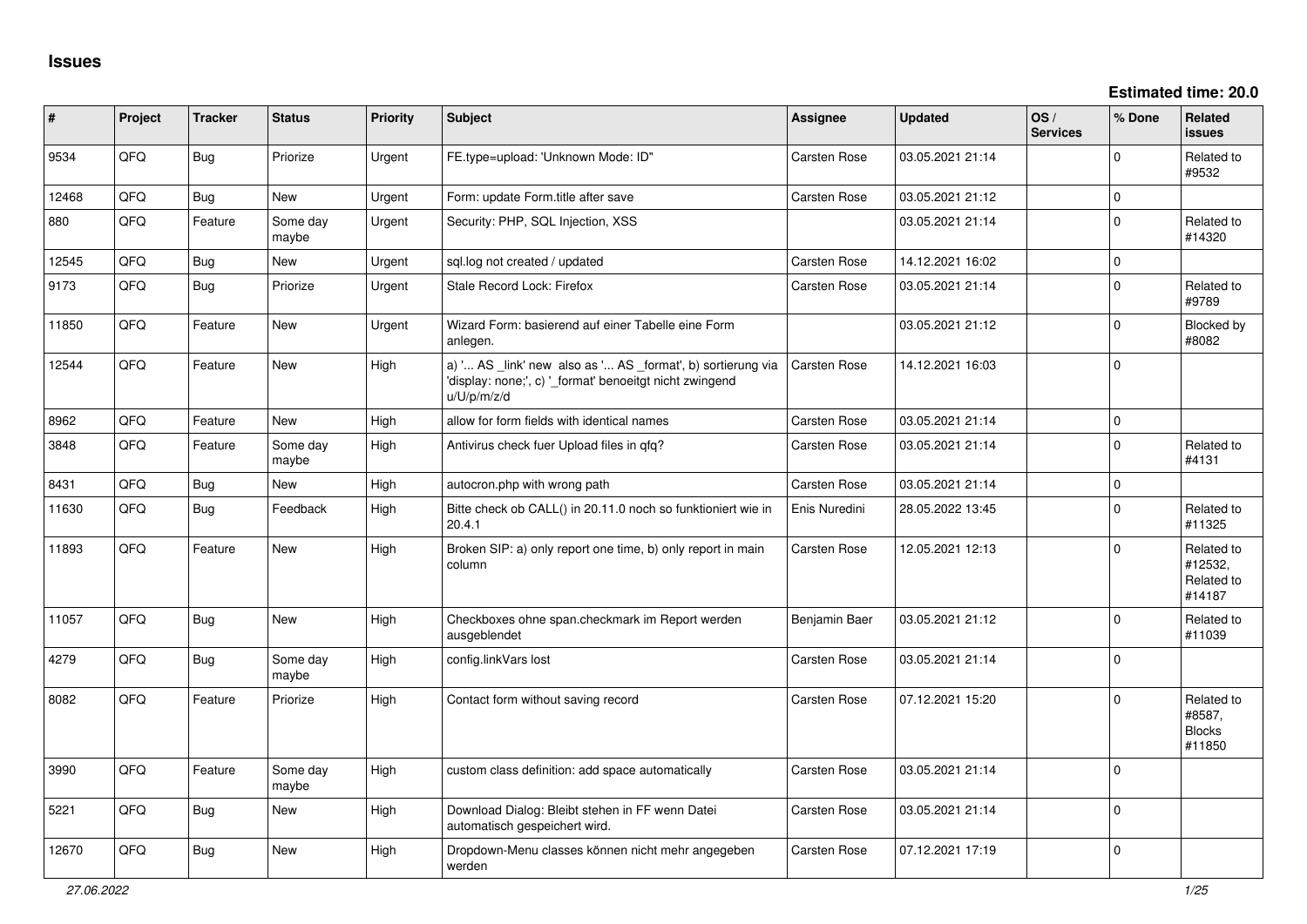| #     | Project | <b>Tracker</b> | <b>Status</b>     | <b>Priority</b> | <b>Subject</b>                                                                          | Assignee            | <b>Updated</b>   | OS/<br><b>Services</b> | % Done         | Related<br><b>issues</b>                     |
|-------|---------|----------------|-------------------|-----------------|-----------------------------------------------------------------------------------------|---------------------|------------------|------------------------|----------------|----------------------------------------------|
| 12066 | QFQ     | Bug            | New               | High            | enterAsSubmit: Forward wird nicht ausgeführt                                            | Enis Nuredini       | 29.05.2022 09:23 |                        | $\mathbf 0$    |                                              |
| 9531  | QFQ     | Bug            | New               | High            | FE File: Dynamic Update / modeSql / required detected even<br>it not set                | Carsten Rose        | 11.06.2021 20:32 |                        | $\Omega$       | Related to<br>#12398                         |
| 7899  | QFQ     | Bug            | New               | High            | Fe.type=password / retype / required: always complain about<br>missing value            | <b>Carsten Rose</b> | 03.05.2021 21:14 |                        | $\Omega$       |                                              |
| 9347  | QFQ     | Bug            | New               | High            | FE.type=upload with dynamic show/hidden: required not<br>detected                       | Carsten Rose        | 12.06.2021 10:40 |                        | $\Omega$       | Related to<br>#5305,<br>Related to<br>#12398 |
| 13716 | QFQ     | Bug            | <b>New</b>        | High            | Firefox ask to store username/password                                                  | Enis Nuredini       | 30.05.2022 09:31 |                        | $\Omega$       | Related to<br>#13827                         |
| 8083  | QFQ     | Bug            | New               | High            | FormEditor: primary table list does not respect<br>'indexDb={{indexData:Y}}'            | Carsten Rose        | 03.05.2021 21:14 |                        | $\Omega$       | Has<br>duplicate<br>#6678                    |
| 9548  | QFQ     | Feature        | Feedback          | High            | FormElement: Pattern mismatch - optional report only on<br>focus lost                   | Benjamin Baer       | 03.05.2021 21:14 |                        | $\mathbf 0$    |                                              |
| 8891  | QFQ     | Bug            | New               | High            | formSubmitLog: do not log passwords                                                     | Enis Nuredini       | 25.03.2022 09:06 |                        | $\mathbf 0$    |                                              |
| 3570  | QFQ     | <b>Bug</b>     | Some day<br>maybe | High            | Formular mit prmitnew permitEdit=Always wird nicht<br>aufgerufen (ist leer)             | Carsten Rose        | 03.05.2021 21:14 |                        | $\Omega$       |                                              |
| 12513 | QFQ     | Bug            | New               | High            | Implement server side check of maxlength                                                | Carsten Rose        | 07.12.2021 17:19 |                        | $\mathbf 0$    |                                              |
| 9517  | QFQ     | Feature        | In Progress       | High            | Input multiple tags with typeahead                                                      | Carsten Rose        | 03.05.2021 21:14 |                        | 40             | Related to<br>#10150                         |
| 5459  | QFQ     | Bug            | <b>New</b>        | High            | Multi DB: spread system tables between 'QFQ' and<br>'Data'-DB                           | Carsten Rose        | 03.05.2021 21:14 |                        | $\Omega$       | Related to<br>#4720                          |
| 10508 | QFQ     | Bug            | New               | High            | Multi Form broken on Multi DB Instance                                                  | Carsten Rose        | 03.05.2021 21:12 |                        | $\mathbf 0$    |                                              |
| 7602  | QFQ     | Feature        | ToDo              | High            | Multi Select: with checkboxes                                                           | Benjamin Baer       | 22.03.2022 09:07 |                        | $\mathbf 0$    |                                              |
| 7650  | QFQ     | Bug            | New               | High            | Optional do not show 'required' sign on FormElement                                     | Carsten Rose        | 03.05.2021 21:14 |                        | $\mathbf 0$    |                                              |
| 5715  | QFQ     | Feature        | <b>New</b>        | High            | PDF Caching                                                                             | Carsten Rose        | 03.05.2021 21:14 |                        | $\Omega$       | Related to<br>#5851,<br>Related to<br>#6357  |
| 8668  | QFQ     | Bug            | New               | High            | Pill disabled: dyamic mode 'hidden' not respected - FE is still<br>required             | <b>Carsten Rose</b> | 03.05.2021 21:14 |                        | $\Omega$       |                                              |
| 8204  | QFQ     | Feature        | Priorize          | High            | Position 'required mark'                                                                | Carsten Rose        | 16.06.2021 13:44 |                        | $\overline{0}$ |                                              |
| 12508 | QFQ     | Bug            | In Progress       | High            | gfg Form: sendMail                                                                      | Karin Niffeler      | 19.03.2022 17:48 |                        | $\mathbf 0$    |                                              |
| 12463 | QFQ     | <b>Bug</b>     | ToDo              | High            | QFQ Function: 'function' and 'sql' on same level - output of<br>sal is shown two times. | Carsten Rose        | 15.12.2021 16:31 |                        | $\mathbf 0$    |                                              |
| 12395 | QFQ     | <b>Bug</b>     | ToDo              | High            | QFQ Function: Result two times shown                                                    | Carsten Rose        | 18.02.2022 08:59 |                        | $\pmb{0}$      |                                              |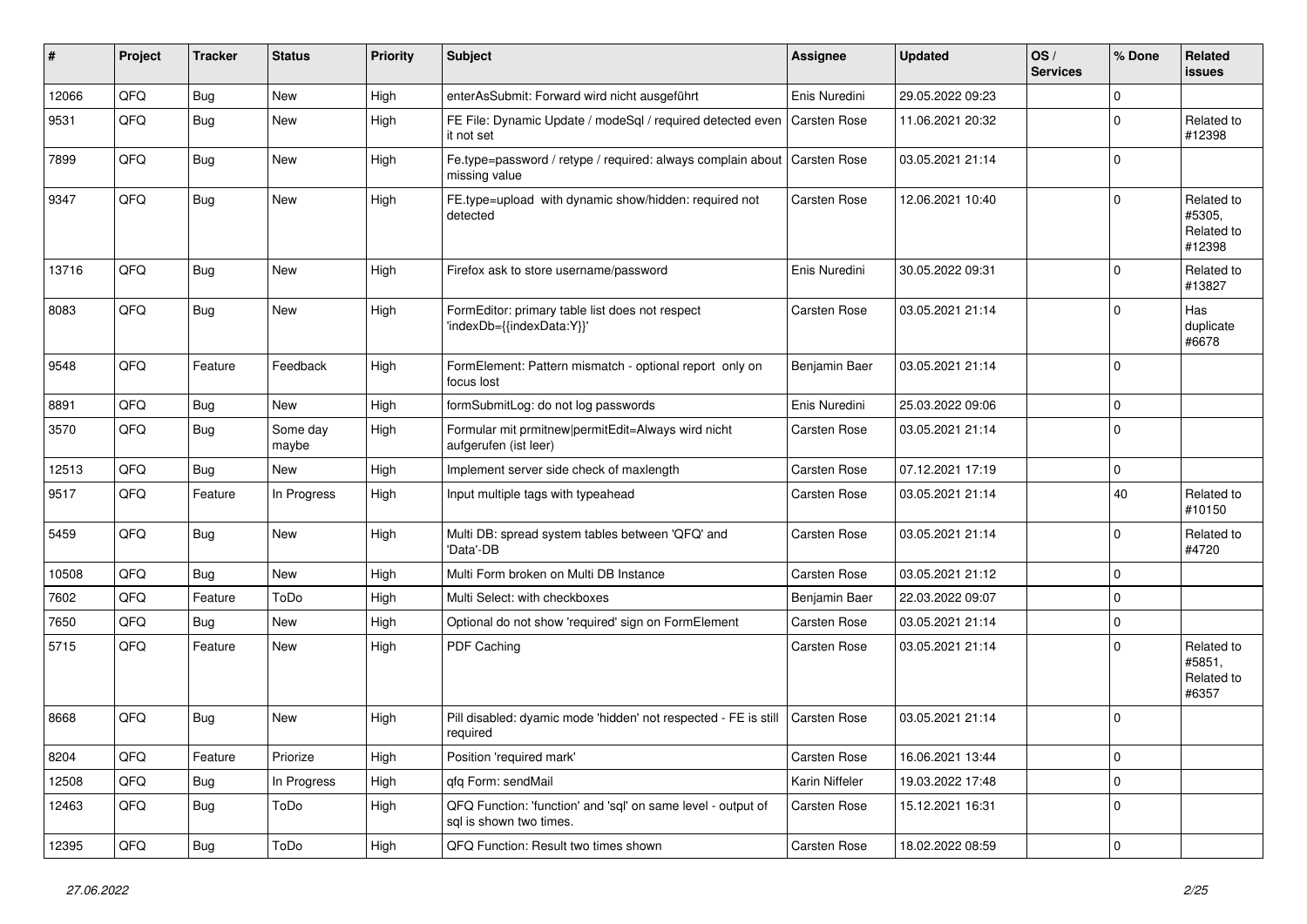| #     | Project | <b>Tracker</b> | <b>Status</b>     | <b>Priority</b> | <b>Subject</b>                                                                               | <b>Assignee</b>     | <b>Updated</b>   | OS/<br><b>Services</b> | % Done       | Related<br><b>issues</b>                                               |
|-------|---------|----------------|-------------------|-----------------|----------------------------------------------------------------------------------------------|---------------------|------------------|------------------------|--------------|------------------------------------------------------------------------|
| 14187 | QFQ     | Feature        | <b>New</b>        | High            | qfq.log: show current URL                                                                    | <b>Carsten Rose</b> | 28.05.2022 11:02 |                        | $\Omega$     | Related to<br>#13933,<br>Related to<br>#12532,<br>Related to<br>#11893 |
| 13757 | QFQ     | Feature        | <b>New</b>        | High            | QR / Bar-Code Plugin                                                                         | Enis Nuredini       | 19.03.2022 17:43 |                        | $\mathbf 0$  |                                                                        |
| 11237 | QFQ     | Bug            | New               | High            | Radiobutton / parameter.buttonClass= btn-default - kein dirty<br>Trigger                     | Benjamin Baer       | 03.05.2021 21:12 |                        | $\mathbf 0$  | Related to<br>#10766                                                   |
| 10766 | QFQ     | Bug            | New               | High            | Radiobutton / parameter.buttonClass=btn-default: dynamic<br>update                           |                     | 03.05.2021 21:12 |                        | $\Omega$     | Related to<br>#11237                                                   |
| 3109  | QFQ     | Bug            | Some day<br>maybe | High            | RealUrl: Links werden nicht korrekt gerendert                                                | Carsten Rose        | 03.05.2021 21:14 |                        | $\mathbf 0$  |                                                                        |
| 9789  | QFQ     | Bug            | In Progress       | High            | Record Lock: release to early on 'leave page'                                                | Carsten Rose        | 10.01.2022 09:25 |                        | 100          | Related to<br>#10081,<br>Related to<br>#9173,<br>Related to<br>#8702   |
| 3967  | QFQ     | Feature        | Some day<br>maybe | High            | Report: Checkbox, Radio, Dropdown, Input welches ohne<br>Submit funktioniert - 'Inline-Form' | Carsten Rose        | 03.05.2021 21:14 |                        | $\Omega$     |                                                                        |
| 9052  | QFQ     | Feature        | Feedback          | High            | Report: CodeMirror with SQL Syntax Highlight in FE                                           | Enis Nuredini       | 08.06.2022 10:25 |                        | $\mathbf 0$  |                                                                        |
| 12974 | QFQ     | Bug            | New               | High            | Sanitize Queries in Action-Elements                                                          | Carsten Rose        | 07.12.2021 17:19 |                        | $\mathbf 0$  |                                                                        |
| 3727  | QFQ     | Feature        | New               | High            | Security: Session Hijacking erschweren                                                       | Carsten Rose        | 03.05.2021 21:14 |                        | $\Omega$     |                                                                        |
| 9121  | QFQ     | Bug            | Priorize          | High            | sip links have r and __dbIndexData set                                                       | Carsten Rose        | 12.06.2021 10:41 |                        | $\mathbf 0$  |                                                                        |
| 12532 | QFQ     | Feature        | New               | High            | SIP-Parameter bei Seitenaufruf in Browser-Console<br>anzeigen                                | Carsten Rose        | 07.12.2021 17:19 |                        | $\Omega$     | Related to<br>#11893,<br>Related to<br>#14187                          |
| 10081 | QFQ     | <b>Bug</b>     | New               | High            | Stale record lock after 'forbidden' character                                                | <b>Carsten Rose</b> | 03.05.2021 21:12 |                        | $\Omega$     | Related to<br>#10082,<br>Related to<br>#9789                           |
| 10114 | QFQ     | Feature        | New               | High            | Symbol (Link): 'G:' (Glyphicon) replaced by 'i:' (icon)                                      |                     | 07.12.2021 17:19 |                        | $\mathbf 0$  | Related to<br>#3797,<br>Related to<br>#4194                            |
| 4258  | QFQ     | Feature        | Some day<br>maybe | High            | <b>System Defaults: Forms</b>                                                                | Carsten Rose        | 03.05.2021 21:14 |                        | $\mathbf{0}$ |                                                                        |
| 10506 | QFQ     | Bug            | New               | High            | Template Group broken on MultiDB instance                                                    | Carsten Rose        | 03.05.2021 21:12 |                        | $\mathbf 0$  | Related to<br>#10505                                                   |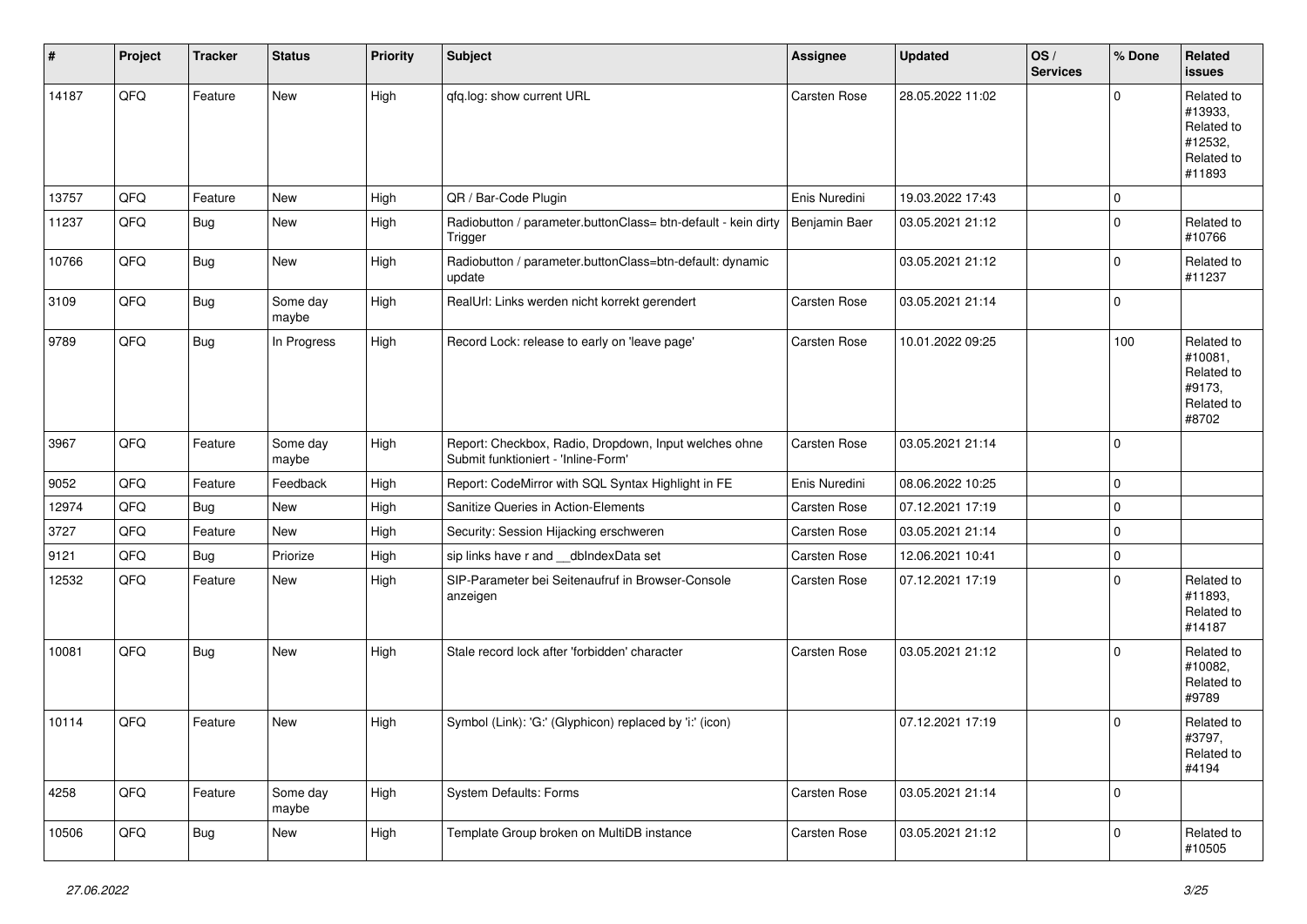| ∦     | Project | <b>Tracker</b> | <b>Status</b>     | <b>Priority</b> | <b>Subject</b>                                                                                                                               | Assignee     | <b>Updated</b>   | OS/<br><b>Services</b> | % Done      | Related<br><b>issues</b> |
|-------|---------|----------------|-------------------|-----------------|----------------------------------------------------------------------------------------------------------------------------------------------|--------------|------------------|------------------------|-------------|--------------------------|
| 12702 | QFQ     | Bug            | <b>New</b>        | High            | templateGroup: broken in multiDb Setup                                                                                                       | Carsten Rose | 14.12.2021 16:02 |                        | $\Omega$    |                          |
| 12186 | QFQ     | Feature        | <b>New</b>        | High            | TinyMCE Config für Objekte                                                                                                                   | Carsten Rose | 07.12.2021 17:19 |                        | $\Omega$    | <b>Blocks</b><br>#12632  |
| 10640 | QFQ     | Bug            | <b>New</b>        | High            | TypeAhead Tag: FE editierbar trotz readOnly                                                                                                  | Carsten Rose | 03.05.2021 21:12 |                        | $\Omega$    |                          |
| 7850  | QFQ     | Feature        | <b>New</b>        | High            | Upload records: non 'pathFileName' column                                                                                                    | Carsten Rose | 03.05.2021 21:14 |                        | $\Omega$    |                          |
| 6116  | QFQ     | Bug            | Priorize          | High            | value of checkbox not saved                                                                                                                  | Carsten Rose | 07.12.2021 17:19 |                        | $\mathbf 0$ |                          |
| 3061  | QFQ     | <b>Bug</b>     | Some day<br>maybe | High            | winstitute: mysql connection durcheinander - nmhp17<br>(ag7)/QFQ arbeitet mit DB/Tabellen von biostat.                                       | Carsten Rose | 03.05.2021 21:14 |                        | $\Omega$    |                          |
| 5576  | QFQ     | <b>Bug</b>     | <b>New</b>        | Normal          | Using MySQL 'DROP' requires privilege - wich is not really<br>necessary.                                                                     | Carsten Rose | 01.02.2020 23:21 |                        | $\Omega$    |                          |
| 4651  | QFQ     | <b>Bug</b>     | Some day<br>maybe | Normal          | "Loading document" Modal wird angezeigt bei uzhcd type=2<br>Ansicht                                                                          | Carsten Rose | 01.02.2020 23:20 |                        | $\Omega$    |                          |
| 4441  | QFQ     | <b>Bug</b>     | Some day<br>maybe | Normal          | \$ SERVER Vars sollten nur aus dem Store genommen<br>werden - Code entsprechend anpassen.                                                    |              | 11.12.2019 16:02 |                        | $\Omega$    |                          |
| 7101  | QFQ     | Bug            | Some day<br>maybe | Normal          | 'form' in SIP and 'report' - breaks                                                                                                          |              | 01.02.2020 23:20 |                        | $\Omega$    |                          |
| 5942  | QFQ     | Feature        | Priorize          | Normal          | "L' and 'type': append to links, generate via 'link' by using 'u:"                                                                           | Carsten Rose | 01.02.2020 10:13 |                        | $\Omega$    |                          |
| 5768  | QFQ     | Bug            | Some day<br>maybe | Normal          | {{pageLanguage:T}}' missing if QFQ is called via api                                                                                         | Carsten Rose | 01.02.2020 23:19 |                        | $\Omega$    |                          |
| 4092  | QFQ     | Bug            | Some day<br>maybe | Normal          | 1) Logging verbessern wann welches FE warum ausgefuehrt<br>wird, 2) Documentation: Best Practice Template Group                              | Carsten Rose | 01.02.2020 23:19 |                        | $\Omega$    | Related to<br>#3504      |
| 3267  | QFQ     | Feature        | Some day<br>maybe | Normal          | 2 Forms auf einer Seite: real + Read only                                                                                                    | Carsten Rose | 11.12.2019 16:03 |                        | $\Omega$    |                          |
| 12269 | QFQ     | Feature        | New               | Normal          | 2FA - Login                                                                                                                                  | Carsten Rose | 03.05.2021 20:45 |                        | $\Omega$    |                          |
| 5548  | QFQ     | Feature        | Some day<br>maybe | Normal          | 801 Textfiles/Scriptfiles als Thumbnail                                                                                                      | Carsten Rose | 07.03.2022 16:26 |                        | $\Omega$    |                          |
| 3666  | QFQ     | Feature        | Some day<br>maybe | Normal          | a) Performance Messung: mysql_real_escape_string() im<br>Vergleich zu str_replace(), b) doppeltes Aufrufen von<br>mysql real escape string() | Carsten Rose | 11.12.2019 16:02 |                        | $\Omega$    |                          |
| 12038 | QFQ     | Feature        | <b>New</b>        | Normal          | a) STORE_VAR: filenameOnlyStripUniq, b) SP:<br>QSTRIPUNIQ()                                                                                  |              | 17.02.2021 23:55 |                        | $\Omega$    |                          |
| 11535 | QFQ     | Feature        | New               | Normal          | Ability to create SQL columns in frontend QFQ forms                                                                                          |              | 17.11.2020 12:11 |                        | 0           |                          |
| 11715 | QFQ     | Bug            | <b>New</b>        | Normal          | acceptZeroAsRequired and requiredOffButMark do not<br>coincide                                                                               |              | 08.12.2020 12:13 |                        | $\Omega$    |                          |
| 3942  | QFQ     | Feature        | Some day<br>maybe | Normal          | Action Elemente: neu generierte IDs via FE weitergeben                                                                                       | Carsten Rose | 11.12.2019 16:03 |                        | $\Omega$    | Related to<br>#3941      |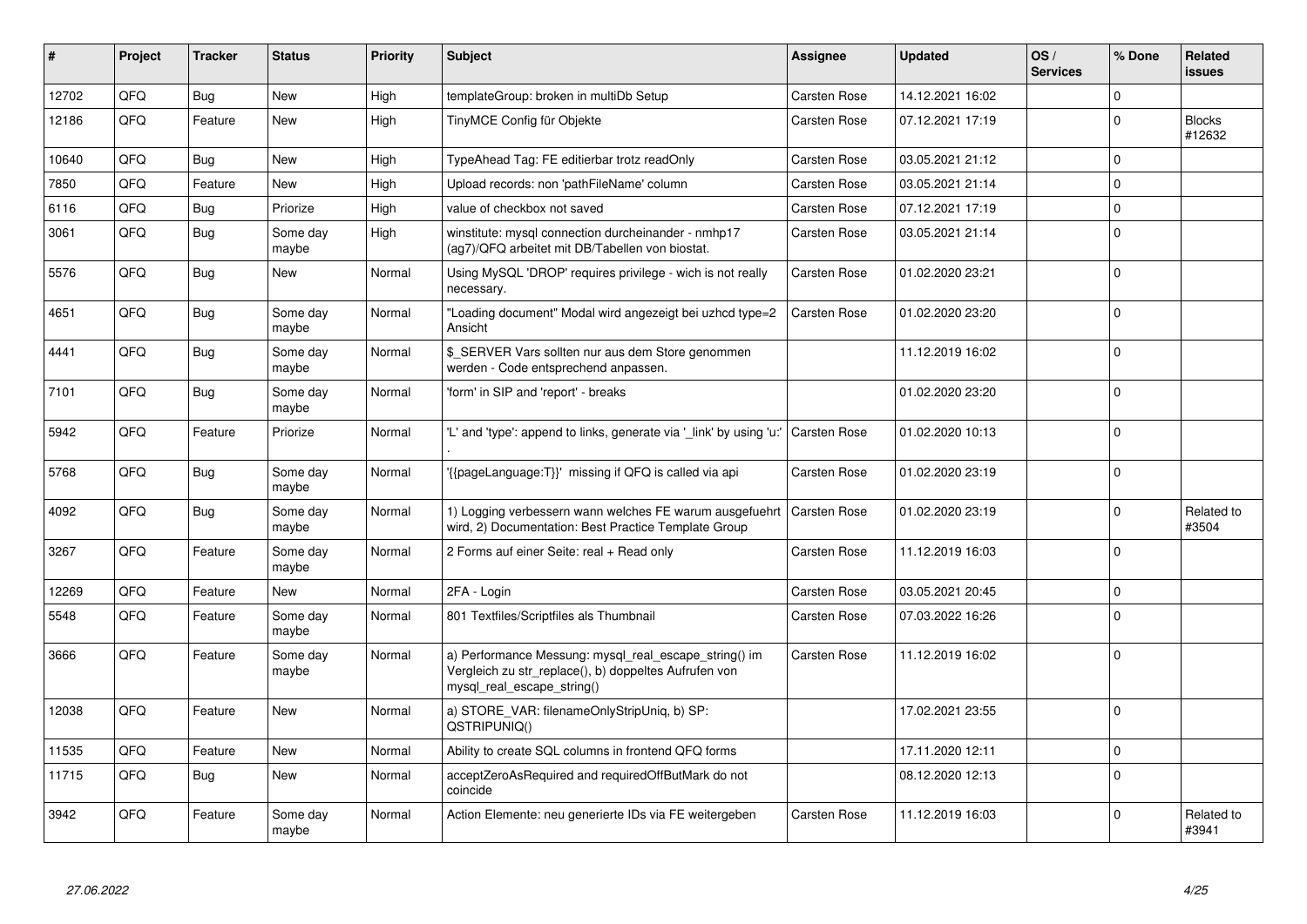| $\vert$ # | Project | <b>Tracker</b> | <b>Status</b>     | <b>Priority</b> | Subject                                                                                                        | Assignee            | <b>Updated</b>   | OS/<br><b>Services</b> | % Done         | Related<br><b>issues</b>                                                                                                                                              |
|-----------|---------|----------------|-------------------|-----------------|----------------------------------------------------------------------------------------------------------------|---------------------|------------------|------------------------|----------------|-----------------------------------------------------------------------------------------------------------------------------------------------------------------------|
| 12412     | QFQ     | Feature        | New               | Normal          | Action/Escape qualifier 'e' (empty), '0': if given, an empty<br>string (or '0') will be treated as 'not found' | Carsten Rose        | 08.05.2021 09:40 |                        | $\mathbf 0$    | Related to<br>#12413,<br>Related to<br>#10012                                                                                                                         |
| 5131      | QFQ     | Feature        | New               | Normal          | Activate Spin Gear ('wait/busy' indicator) via LINK attribute                                                  | Carsten Rose        | 01.02.2020 23:21 |                        | $\pmb{0}$      |                                                                                                                                                                       |
| 7342      | QFQ     | Feature        | <b>New</b>        | Normal          | add content $=$ hide this                                                                                      | Carsten Rose        | 01.02.2020 23:21 |                        | $\overline{0}$ |                                                                                                                                                                       |
| 10979     | QFQ     | Feature        | New               | Normal          | Ajax Calls an API - dataReport                                                                                 | Carsten Rose        | 11.05.2022 12:15 |                        | $\pmb{0}$      |                                                                                                                                                                       |
| 14320     | QFQ     | Feature        | ToDo              | Normal          | Allow specific HTML Tags and Attributes: general, TinyMCE                                                      | Enis Nuredini       | 17.06.2022 10:44 |                        | $\mathbf 0$    | Related to<br>#12664.<br>Related to<br>#12039.<br>Related to<br>#11702,<br>Related to<br>#7239,<br>Related to<br>#3708,<br>Related to<br>#3646,<br>Related to<br>#880 |
| 9281      | QFQ     | <b>Bug</b>     | Some day<br>maybe | Normal          | Allow STRICT_TRANS_TABLES                                                                                      | Carsten Rose        | 02.01.2021 18:43 |                        | $\overline{0}$ |                                                                                                                                                                       |
| 12119     | QFQ     | Feature        | <b>New</b>        | Normal          | AS paged: error message missing if there ist no 'r' argument.                                                  | <b>Carsten Rose</b> | 03.05.2021 20:51 |                        | $\overline{0}$ |                                                                                                                                                                       |
| 14077     | QFQ     | Bug            | <b>New</b>        | Normal          | As _link: Attribute 'class' missing by r:1 and r:3 - but should<br>set                                         | <b>Carsten Rose</b> | 28.05.2022 11:02 |                        | $\pmb{0}$      | Related to<br>#5342,<br>Related to<br>#4343                                                                                                                           |
| 13945     | QFQ     | Feature        | <b>New</b>        | Normal          | As link: content before/after link                                                                             | Enis Nuredini       | 28.05.2022 11:01 |                        | $\overline{0}$ | Related to<br>#12262                                                                                                                                                  |
| 14233     | QFQ     | <b>Bug</b>     | New               | Normal          | AS _link: question - HTML is not rendered                                                                      | Carsten Rose        | 28.05.2022 11:02 |                        | $\pmb{0}$      |                                                                                                                                                                       |
| 3947      | QFQ     | Feature        | Some day<br>maybe | Normal          | Attack detectect: logout current user                                                                          | Carsten Rose        | 11.12.2019 16:03 |                        | $\Omega$       | Related to<br>#5458,<br>Related to<br>#6299                                                                                                                           |
| 6299      | QFQ     | Feature        | Some day<br>maybe | Normal          | Attack detection: log table with invalid SIP access                                                            |                     | 11.12.2019 16:02 |                        | $\overline{0}$ | Related to<br>#3947                                                                                                                                                   |
| 11522     | QFQ     | Bug            | New               | Normal          | Aus/Einblenden von Reitern                                                                                     |                     | 13.11.2020 14:58 |                        | $\pmb{0}$      |                                                                                                                                                                       |
| 9275      | QFQ     | <b>Bug</b>     | New               | Normal          | autcron: t3 page, which takes to long to respond, is not<br>reported properly                                  | Carsten Rose        | 01.02.2020 23:22 |                        | 100            |                                                                                                                                                                       |
| 10890     | QFQ     | <b>Bug</b>     | New               | Normal          | AutoCron hangs                                                                                                 |                     | 20.07.2020 13:56 |                        | $\overline{0}$ |                                                                                                                                                                       |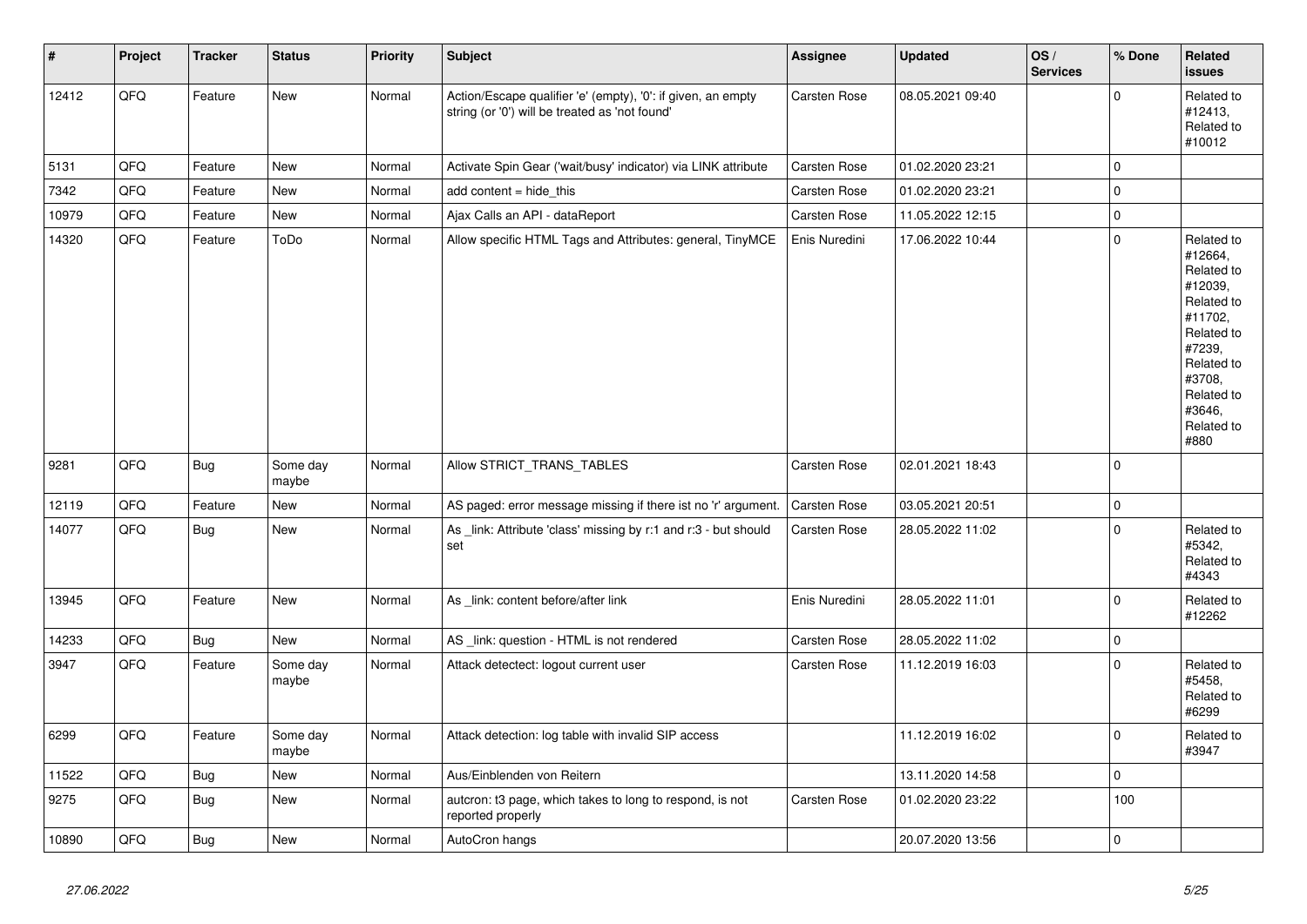| #     | Project | <b>Tracker</b> | <b>Status</b>     | <b>Priority</b> | <b>Subject</b>                                                                                       | <b>Assignee</b>     | <b>Updated</b>   | OS/<br><b>Services</b> | % Done         | Related<br><b>issues</b>                    |
|-------|---------|----------------|-------------------|-----------------|------------------------------------------------------------------------------------------------------|---------------------|------------------|------------------------|----------------|---------------------------------------------|
| 4250  | QFQ     | Feature        | <b>New</b>        | Normal          | AutoCron in QFQ via PHP                                                                              | Carsten Rose        | 01.02.2020 23:21 |                        | $\Omega$       | Related to<br>#3292,<br>Related to<br>#3291 |
| 12146 | QFQ     | Feature        | <b>New</b>        | Normal          | Autocron Job: Anzeigen wann der naechste Job ausgefuehrt<br>wird, resp das er nicht ausgefuehrt wird | <b>Carsten Rose</b> | 15.03.2021 15:23 |                        | $\overline{0}$ |                                             |
| 3291  | QFQ     | Feature        | Some day<br>maybe | Normal          | AutoCron websiteToken                                                                                | Carsten Rose        | 11.12.2019 16:02 |                        | $\mathbf 0$    | Related to<br>#4250                         |
| 13647 | QFQ     | Bug            | <b>New</b>        | Normal          | Autofocus funktioniert nicht auf Chrome                                                              | Benjamin Baer       | 19.03.2022 17:44 |                        | $\overline{0}$ |                                             |
| 7452  | QFQ     | Feature        | Some day<br>maybe | Normal          | automate deployment new QFQ version                                                                  | Carsten Rose        | 16.09.2021 15:10 |                        | $\overline{0}$ |                                             |
| 13608 | QFQ     | Feature        | Some day<br>maybe | Normal          | Automatic Browser Language Redirect                                                                  | Enis Nuredini       | 17.06.2022 08:35 |                        | $\overline{0}$ |                                             |
| 12452 | QFQ     | Feature        | Priorize          | Normal          | BaseURL: alsways with '/' at the end                                                                 | Carsten Rose        | 19.06.2022 13:45 |                        | $\mathbf 0$    | Related to<br>#10782                        |
| 9346  | QFQ     | Feature        | Priorize          | Normal          | beforeSave: check if an upload is given                                                              | Carsten Rose        | 11.06.2021 21:18 |                        | $\mathbf 0$    |                                             |
| 3782  | QFQ     | Bug            | Priorize          | Normal          | Bei fehlerhafter Eingabe (z.B. Datum) sollte das erwartete<br>Format angezeigt werden                | Carsten Rose        | 01.02.2020 10:13 |                        | $\overline{0}$ |                                             |
| 7106  | QFQ     | Feature        | Some day<br>maybe | Normal          | Beispiel Nummerierung von Rows in Report                                                             |                     | 11.12.2019 16:01 |                        | $\mathbf 0$    |                                             |
| 7105  | QFQ     | Feature        | Some day<br>maybe | Normal          | Beispiel wie man in einer zweiten Tabelle speichert.                                                 |                     | 11.12.2019 16:01 |                        | $\Omega$       |                                             |
| 6288  | QFQ     | Feature        | Some day<br>maybe | Normal          | Best Practice: Erklaeren wie man ein Formular ganz in<br>'weiss' erstellen kann                      |                     | 11.12.2019 16:02 |                        | $\overline{0}$ |                                             |
| 4194  | QFQ     | Feature        | In Progress       | Normal          | Bootstrap 4 ist jetzt offiziel                                                                       |                     | 03.05.2021 20:47 |                        | $\mathbf{0}$   | Related to<br>#10114                        |
| 5783  | QFQ     | Feature        | Some day<br>maybe | Normal          | <b>BPMN View/Edit</b>                                                                                |                     | 11.12.2019 16:02 |                        | $\mathbf 0$    |                                             |
| 12546 | QFQ     | Bug            | Feedback          | Normal          | Branch 'Development' - Unit Tests mit dirty workaround<br>angepasst                                  | Carsten Rose        | 19.03.2022 17:48 |                        | $\overline{0}$ |                                             |
| 8520  | QFQ     | Feature        | Some day<br>maybe | Normal          | Bring QFQ to Composer                                                                                | Carsten Rose        | 16.09.2021 15:10 |                        | $\Omega$       |                                             |
| 9958  | QFQ     | <b>Bug</b>     | Priorize          | Normal          | Broken subrecord query: no error message                                                             | Carsten Rose        | 05.02.2021 15:15 |                        | $\pmb{0}$      |                                             |
| 9177  | QFQ     | Bug            | <b>New</b>        | Normal          | Bug? QFQ tries to save an action FE, which has real<br>existing column name                          | Carsten Rose        | 01.02.2020 23:22 |                        | $\mathbf 0$    |                                             |
| 8522  | QFQ     | Feature        | Some day<br>maybe | Normal          | build QFQ - npm warnings                                                                             | Benjamin Baer       | 01.02.2020 23:19 |                        | 50             |                                             |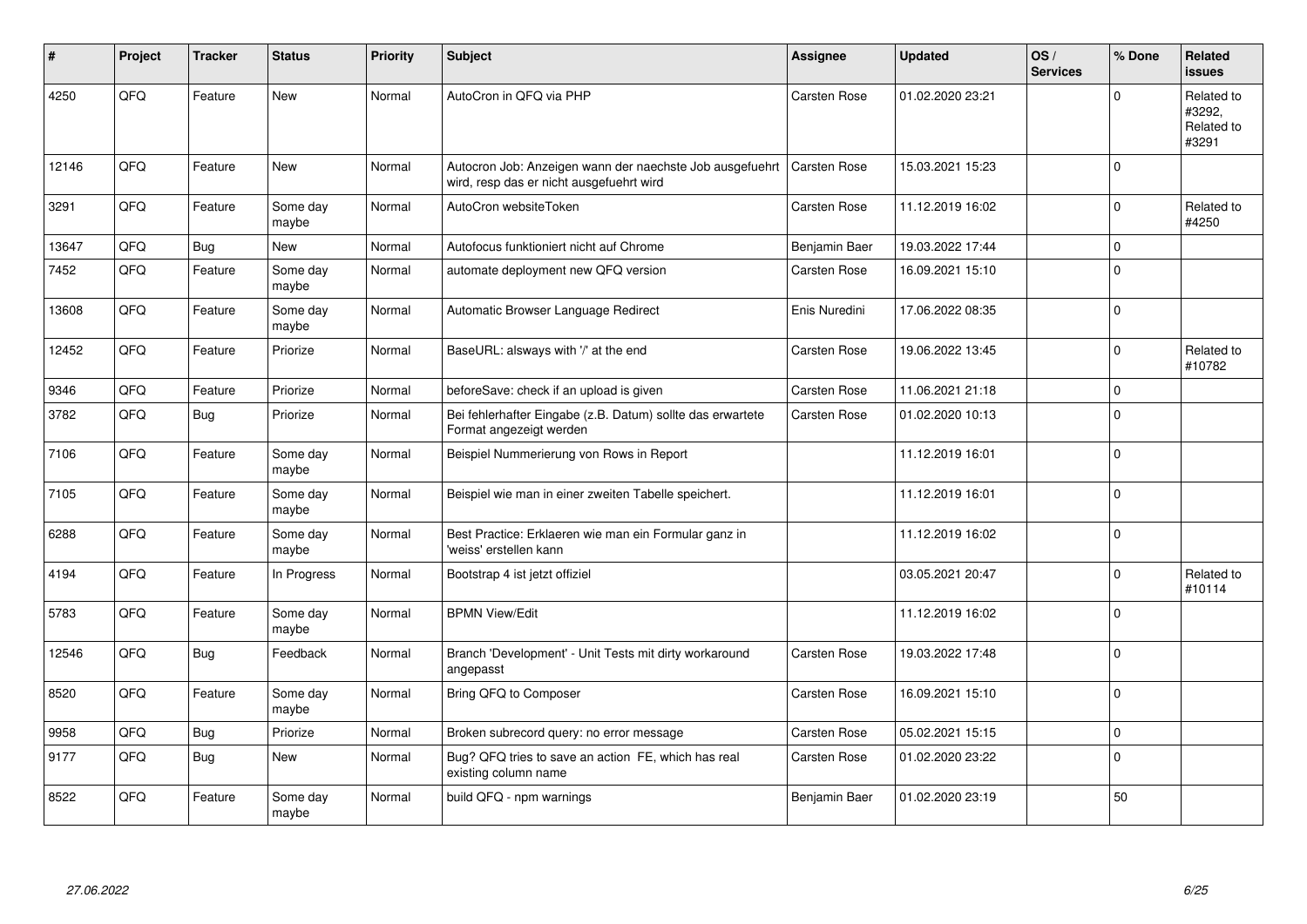| #     | Project | <b>Tracker</b> | <b>Status</b>     | Priority | <b>Subject</b>                                                                                                                | <b>Assignee</b>     | <b>Updated</b>   | OS/<br><b>Services</b> | % Done         | Related<br><b>issues</b>                     |
|-------|---------|----------------|-------------------|----------|-------------------------------------------------------------------------------------------------------------------------------|---------------------|------------------|------------------------|----------------|----------------------------------------------|
| 10716 | QFQ     | Feature        | Some day<br>maybe | Normal   | Business Logic mit Externen Skripten                                                                                          | <b>Carsten Rose</b> | 16.09.2021 15:10 |                        | $\Omega$       | Related to<br>#10713,<br>Related to<br>#8217 |
| 9781  | QFQ     | Feature        | New               | Normal   | Button: CSS class to make buttons smaller                                                                                     | Carsten Rose        | 01.02.2020 23:22 |                        | $\mathbf 0$    |                                              |
| 13467 | QFQ     | Feature        | New               | Normal   | ChangeLog Generator                                                                                                           | Carsten Rose        | 19.03.2022 17:46 |                        | $\overline{0}$ | Related to<br>#11460                         |
| 13451 | QFQ     | Bug            | New               | Normal   | Character Counter / Max Character: Problem in Safari                                                                          | Carsten Rose        | 15.04.2022 17:18 |                        | $\mathbf 0$    |                                              |
| 12474 | QFQ     | Feature        | New               | Normal   | Check BaseConfigURL if it is given and the the last char is '/'                                                               | Carsten Rose        | 03.05.2021 20:45 |                        | $\mathbf 0$    |                                              |
| 9853  | QFQ     | Feature        | New               | Normal   | Check das SQL / QFQ / Mail Logfile geschrieben wird                                                                           |                     | 09.01.2020 11:15 |                        | $\mathbf 0$    |                                              |
| 9669  | QFQ     | Bug            | Some day<br>maybe | Normal   | Checkbox / Template Group: radio/checkbox visible broken<br>after 'add'                                                       | Carsten Rose        | 16.06.2021 13:47 |                        | $\overline{0}$ | Related to<br>#8091                          |
| 11752 | QFQ     | Bug            | New               | Normal   | checkbox renders multiple input elements with same name                                                                       | Carsten Rose        | 17.12.2020 14:58 |                        | $\Omega$       | Related to<br>#11750                         |
| 9691  | QFQ     | Bug            | In Progress       | Normal   | Checkbox: dynamic update > readonly                                                                                           | Carsten Rose        | 01.02.2020 23:22 |                        | 50             | Related to<br>#9834                          |
| 12163 | QFQ     | Feature        | <b>New</b>        | Normal   | Checkbox: table wrap                                                                                                          | Carsten Rose        | 03.05.2021 20:51 |                        | $\overline{0}$ |                                              |
| 12476 | QFQ     | Feature        | New               | Normal   | clearMe: a) should trigger 'dirty', b) sticky on textarea resize                                                              | Benjamin Baer       | 04.01.2022 08:40 |                        | $\overline{0}$ | Related to<br>#9528                          |
| 6870  | QFQ     | Feature        | Priorize          | Normal   | Click on '_link' triggers an API call                                                                                         | Benjamin Baer       | 03.01.2022 08:25 |                        | $\mathbf 0$    |                                              |
| 4420  | QFQ     | Feature        | Some day<br>maybe | Normal   | Client: Local Storage - store the changes of a form, local in<br>the browser.                                                 | Benjamin Baer       | 11.12.2019 16:02 |                        | $\overline{0}$ |                                              |
| 6715  | QFQ     | Feature        | Some day<br>maybe | Normal   | Code-Refactoring: dbArray vereinheitlichen                                                                                    | Carsten Rose        | 11.12.2019 16:02 |                        | $\overline{0}$ |                                              |
| 7102  | QFQ     | Feature        | New               | Normal   | Comment sign in report: '#' and '--'                                                                                          | Carsten Rose        | 01.02.2020 23:21 |                        | $\pmb{0}$      |                                              |
| 3349  | QFQ     | <b>Bug</b>     | Some day<br>maybe | Normal   | config.qfq.ini: a) vertraegt keine '=' im Value (z.B. Passwort),<br>b) Values sollten in ticks einschliessbar sein (spaces, ) | Carsten Rose        | 11.12.2019 16:02 |                        | $\overline{0}$ |                                              |
| 12714 | QFQ     | Bug            | New               | Normal   | Conversion of GIF to PDF broken when GIF contains Alpha.                                                                      | Carsten Rose        | 19.03.2022 17:49 |                        | $\overline{0}$ |                                              |
| 4650  | QFQ     | Feature        | Some day<br>maybe | Normal   | Convert html to doc/rtf                                                                                                       | Carsten Rose        | 01.02.2020 23:20 |                        | $\mathbf 0$    | Related to<br>#10704                         |
| 12327 | QFQ     | Bug            | New               | Normal   | Copy to clipboard: Glyphicon can not be changed                                                                               | Carsten Rose        | 27.12.2021 17:59 |                        | $\overline{0}$ |                                              |
| 12330 | QFQ     | Feature        | New               | Normal   | Copy to input field / text area / TinyMCE                                                                                     | Carsten Rose        | 07.04.2021 09:01 |                        | 0              |                                              |
| 8089  | QFQ     | Feature        | New               | Normal   | Copy/Paste for FormElements                                                                                                   | Carsten Rose        | 01.02.2020 23:22 |                        | $\overline{0}$ |                                              |
| 10738 | QFQ     | Feature        | Some day<br>maybe | Normal   | CORS headers for external API requests                                                                                        |                     | 10.06.2020 14:00 |                        | $\mathbf 0$    |                                              |
| 13843 | QFQ     | Feature        | New               | Normal   | Create JWT via QFQ                                                                                                            | Carsten Rose        | 19.03.2022 17:42 |                        | $\overline{0}$ |                                              |
| 13841 | QFQ     | Feature        | New               | Normal   | Create PDF via iText - evaluate                                                                                               | Carsten Rose        | 19.03.2022 17:42 |                        | $\overline{0}$ |                                              |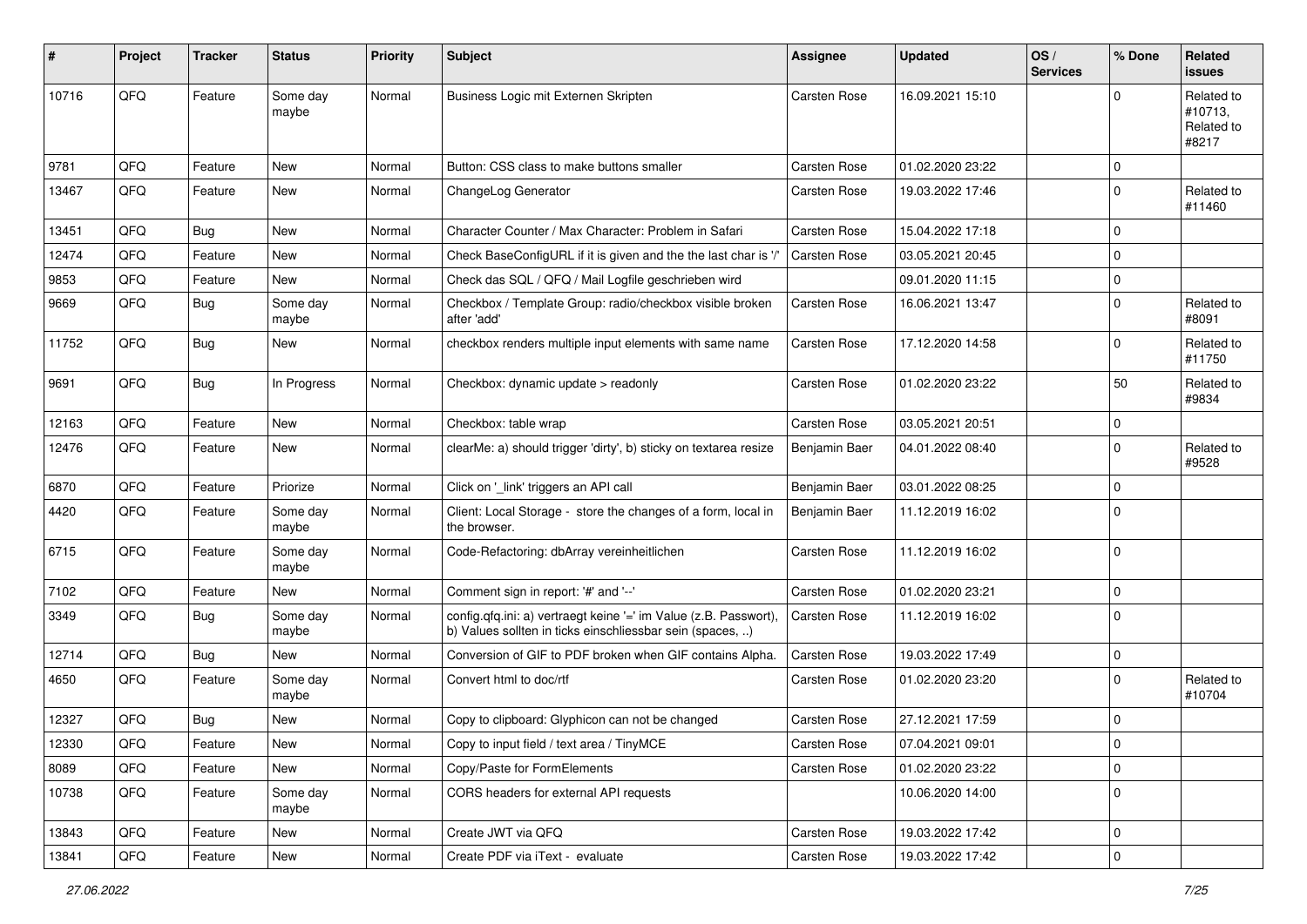| #     | Project | <b>Tracker</b> | <b>Status</b>              | <b>Priority</b> | Subject                                                                                                                                                       | <b>Assignee</b>     | <b>Updated</b>   | OS/<br><b>Services</b> | % Done         | Related<br><b>issues</b> |
|-------|---------|----------------|----------------------------|-----------------|---------------------------------------------------------------------------------------------------------------------------------------------------------------|---------------------|------------------|------------------------|----------------|--------------------------|
| 9136  | QFQ     | Feature        | New                        | Normal          | Create ZIP files with dynamic PDFs                                                                                                                            | <b>Carsten Rose</b> | 01.02.2020 23:22 |                        | $\mathbf 0$    |                          |
| 4719  | QFQ     | Feature        | Some day<br>maybe          | Normal          | Custom Message in Client in case of 'Browser tab close,<br>modification will be lost'                                                                         |                     | 01.02.2020 23:20 |                        | $\Omega$       |                          |
| 12337 | QFQ     | Feature        | Some day<br>maybe          | Normal          | Database.php: better caching                                                                                                                                  | Carsten Rose        | 16.09.2021 15:10 |                        | $\mathbf 0$    |                          |
| 13767 | QFQ     | Bug            | Feedback                   | Normal          | date/time-picker: required shows up/down button orange                                                                                                        | Enis Nuredini       | 16.05.2022 23:16 |                        | $\pmb{0}$      |                          |
| 14303 | QFQ     | Bug            | ToDo                       | Normal          | datetime broken with picker                                                                                                                                   | Enis Nuredini       | 17.06.2022 09:02 |                        | $\overline{0}$ | Related to<br>#12630     |
| 6992  | QFQ     | Feature        | Some day<br>maybe          | Normal          | DB exception: Syntax Highlight                                                                                                                                |                     | 11.12.2019 16:01 |                        | $\mathbf 0$    | Related to<br>#5450      |
| 4627  | QFQ     | Feature        | Some day<br>maybe          | Normal          | dbupdate: all tables - check 'create', 'modified' if it is possible<br>to change to default 'CURRENT_TIMESTAMP' and modified<br>'ON UPDATE CURRENT_TIMESTAMP' |                     | 01.02.2020 23:20 |                        | $\overline{0}$ |                          |
| 3130  | QFQ     | Bug            | Some day<br>maybe          | Normal          | Debug Info's nicht korrekt nach 'New > Save'.                                                                                                                 | Carsten Rose        | 11.12.2019 16:03 |                        | $\mathbf 0$    | Related to<br>#3253      |
| 3331  | QFQ     | Feature        | Some day<br>maybe          | Normal          | Default Tooltip fuer _page? Links: mit Form und Record ID                                                                                                     | Carsten Rose        | 11.12.2019 16:02 |                        | $\Omega$       |                          |
| 9348  | QFQ     | Feature        | New                        | Normal          | defaultThumbnailSize: pre render thumbnails                                                                                                                   | <b>Carsten Rose</b> | 12.06.2021 09:05 |                        | $\mathbf 0$    |                          |
| 13566 | QFQ     | Feature        | Ready to sync<br>(develop) | Normal          | Delete config-example.gfg.php file                                                                                                                            | Carsten Rose        | 23.12.2021 09:25 |                        | $\mathbf 0$    |                          |
| 5850  | QFQ     | Feature        | Some day<br>maybe          | Normal          | Deployment: In QFQ Doc best practice fuer zeitgemaesses<br>Deployment beschreiben                                                                             |                     | 01.02.2020 23:20 |                        | $\overline{0}$ |                          |
| 7630  | QFQ     | Feature        | Priorize                   | Normal          | detailed error message for simple upload                                                                                                                      | <b>Carsten Rose</b> | 01.02.2020 10:13 |                        | $\mathbf 0$    |                          |
| 7481  | QFQ     | Feature        | New                        | Normal          | Detect 'BaseUrl' automatically                                                                                                                                | Carsten Rose        | 01.02.2020 23:21 |                        | $\pmb{0}$      |                          |
| 12503 | QFQ     | Feature        | Priorize                   | Normal          | Detect dangerous UPDATE statement with missing WHERE                                                                                                          | Carsten Rose        | 05.05.2021 22:09 |                        | $\overline{0}$ |                          |
| 3458  | QFQ     | Feature        | Some day<br>maybe          | Normal          | Display 'Edit Form Element'-Checkbox on form: should<br>depend on FE Group                                                                                    | Carsten Rose        | 11.12.2019 16:02 |                        | $\mathbf 0$    | Related to<br>#3447      |
| 8892  | QFQ     | Feature        | Some day<br>maybe          | Normal          | Display and Edit SQL Comments in Form Editor                                                                                                                  | Carsten Rose        | 11.12.2019 16:01 |                        | $\overline{0}$ |                          |
| 13460 | QFQ     | Bug            | New                        | Normal          | Doc: Password set/reset  password should not processed<br>with 'html encode'                                                                                  | Carsten Rose        | 19.03.2022 17:46 |                        | $\overline{0}$ |                          |
| 14377 | QFQ     | Bug            | New                        | Normal          | Documentation > General Tips: white page after migration                                                                                                      | Enis Nuredini       | 19.06.2022 16:37 |                        | $\mathbf 0$    |                          |
| 8894  | QFQ     | Feature        | Some day<br>maybe          | Normal          | Documentation Tags Usable in QFQ Application                                                                                                                  | Carsten Rose        | 11.12.2019 16:01 |                        | $\overline{0}$ |                          |
| 8316  | QFQ     | Bug            | Feedback                   | Normal          | Documentation/Behaviour for Nested Queries and<br>Record-Store confusing                                                                                      | Nicola Chiapolini   | 20.11.2019 09:14 |                        | $\mathbf 0$    |                          |
| 3905  | QFQ     | Feature        | Some day<br>maybe          | Normal          | Documentation: Best Practice anhand eines Online<br>Bewerbungstools                                                                                           | Carsten Rose        | 11.12.2019 16:03 |                        | $\mathbf 0$    |                          |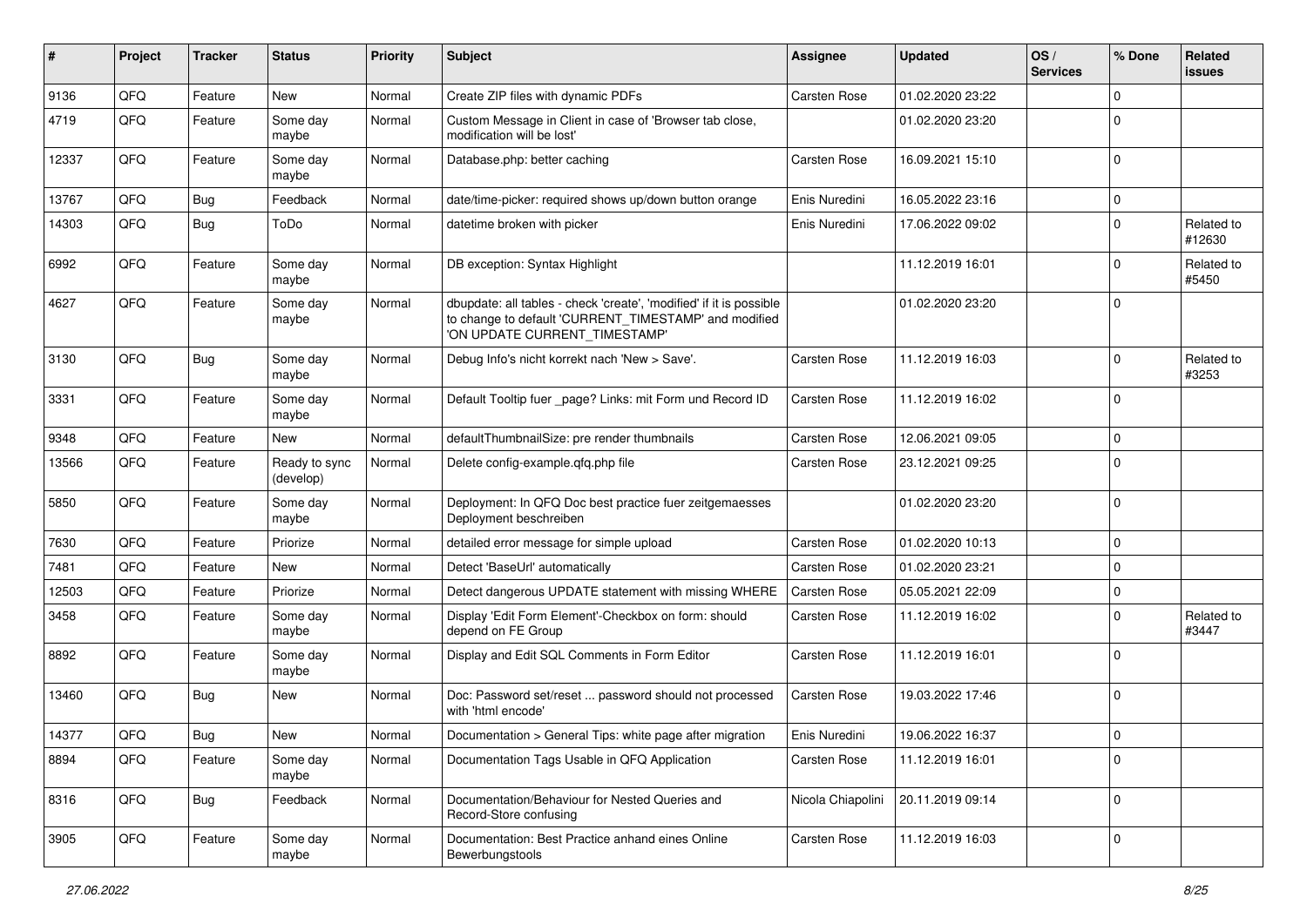| #     | Project | <b>Tracker</b> | <b>Status</b>     | <b>Priority</b> | <b>Subject</b>                                                                                                     | <b>Assignee</b>     | <b>Updated</b>   | OS/<br><b>Services</b> | % Done       | Related<br><b>issues</b> |
|-------|---------|----------------|-------------------|-----------------|--------------------------------------------------------------------------------------------------------------------|---------------------|------------------|------------------------|--------------|--------------------------|
| 12109 | QFQ     | Feature        | <b>New</b>        | Normal          | Donwload Link: Plain, SIP, Persistent Link, Peristent SIP -<br>new notation                                        | <b>Carsten Rose</b> | 03.05.2021 20:45 |                        | <sup>0</sup> | Related to<br>#12085     |
| 4293  | QFQ     | <b>Bug</b>     | Some day<br>maybe | Normal          | Download broken if token 'd:' is missing - but no error<br>message                                                 | Carsten Rose        | 11.12.2019 16:03 |                        | $\Omega$     | Related to<br>#7514      |
| 10996 | QFQ     | Feature        | New               | Normal          | Download video via sip: no seek                                                                                    | Carsten Rose        | 12.08.2020 14:18 |                        | 0            |                          |
| 6292  | QFQ     | Feature        | New               | Normal          | Download: File speichern mit Hash aber original Filename in<br>der Datenbank vermerken fuer Downloads              | Carsten Rose        | 01.02.2020 23:21 |                        | $\Omega$     |                          |
| 7100  | QFQ     | Feature        | Some day<br>maybe | Normal          | Download: log access, max downloads, time limit                                                                    |                     | 01.02.2020 23:19 |                        | $\Omega$     |                          |
| 7217  | QFQ     | Feature        | Priorize          | Normal          | Download: notice User if `_sip=?` is missing                                                                       | Carsten Rose        | 01.02.2020 10:13 |                        | 0            |                          |
| 5562  | QFQ     | Feature        | Priorize          | Normal          | Drag'n'Drop fuer Uploads                                                                                           | Benjamin Baer       | 21.03.2022 09:52 |                        | $\Omega$     | Related to<br>#9706      |
| 12603 | QFQ     | Feature        | <b>New</b>        | Normal          | Dropdown (Select), Radio, checkbox:<br>itemListAlways={{!SELECT key, value}}                                       | Carsten Rose        | 19.03.2022 17:47 |                        | 0            |                          |
| 10119 | QFQ     | Feature        | <b>New</b>        | Normal          | Dropdown (selectlist) & Type Ahead: format and catagorize<br>list                                                  | Carsten Rose        | 07.05.2020 09:36 |                        | $\Omega$     |                          |
| 2995  | QFQ     | Feature        | Some day<br>maybe | Normal          | Dropdown JQuery Plugin: 'chosen' - Moeglichkeit um Select<br>Listen mehr Funktion zu geben. Kein Bootstrap noetig. | Carsten Rose        | 11.12.2019 16:03 |                        | $\Omega$     |                          |
| 9975  | QFQ     | <b>Bug</b>     | Priorize          | Normal          | Dropdown Menu: 'r:3' broken                                                                                        | Carsten Rose        | 01.02.2020 10:13 |                        | 0            |                          |
| 4869  | QFQ     | Feature        | Some day<br>maybe | Normal          | Dynamic Update (show, hide, readonly?, required?) for<br><b>Template Group Elements</b>                            | Carsten Rose        | 01.02.2020 23:19 |                        | 0            | Related to<br>#4865      |
| 4583  | QFQ     | Bug            | Some day<br>maybe | Normal          | Dynamic Update bei TypeAhead Feldern                                                                               | Carsten Rose        | 01.02.2020 23:19 |                        | $\Omega$     |                          |
| 2665  | QFQ     | <b>Bug</b>     | Priorize          | Normal          | Dynamic Update funktioniert nicht, wenn beim<br>entsprechenden FormElement eine size angegeben ist.                | Benjamin Baer       | 03.01.2022 08:12 |                        | 30           |                          |
| 3216  | QFQ     | Feature        | Some day<br>maybe | Normal          | dynamic update für checkbox label2                                                                                 | Carsten Rose        | 11.12.2019 16:03 |                        | 0            | Related to<br>#2081      |
| 11504 | QFQ     | Feature        | New               | Normal          | Dynamic Update: Button text update for 'Save',' Close' &<br>'Delete'                                               | Carsten Rose        | 12.11.2020 23:44 |                        | $\Omega$     |                          |
| 3811  | QFQ     | <b>Bug</b>     | Some day<br>maybe | Normal          | Dynamic Update: extraButtonInfo - Text aktualisieren                                                               | Carsten Rose        | 11.12.2019 16:03 |                        | <sup>0</sup> | Related to<br>#11517     |
| 6224  | QFQ     | Feature        | Priorize          | Normal          | Dynamic update: fade in/out fields                                                                                 | Benjamin Baer       | 21.03.2022 09:50 |                        | 0            |                          |
| 8106  | QFQ     | <b>Bug</b>     | Some day<br>maybe | Normal          | Dynamic Update: Feld kann nicht auf empty zurückgesetzt<br>werden                                                  | Carsten Rose        | 11.12.2019 16:01 |                        | 0            |                          |
| 4082  | QFQ     | Feature        | New               | Normal          | Dynamic Update: modeSql - useful default                                                                           | Carsten Rose        | 01.02.2020 23:22 |                        | 0            |                          |
| 3682  | QFQ     | <b>Bug</b>     | Some day<br>maybe | Normal          | Dynamic update: Radio buttons                                                                                      | Carsten Rose        | 11.12.2019 16:02 |                        | 0            |                          |
| 7002  | QFQ     | Bug            | New               | Normal          | Dynamic Update: row does not disappear / appear                                                                    | Carsten Rose        | 01.02.2020 23:22 |                        | 0            |                          |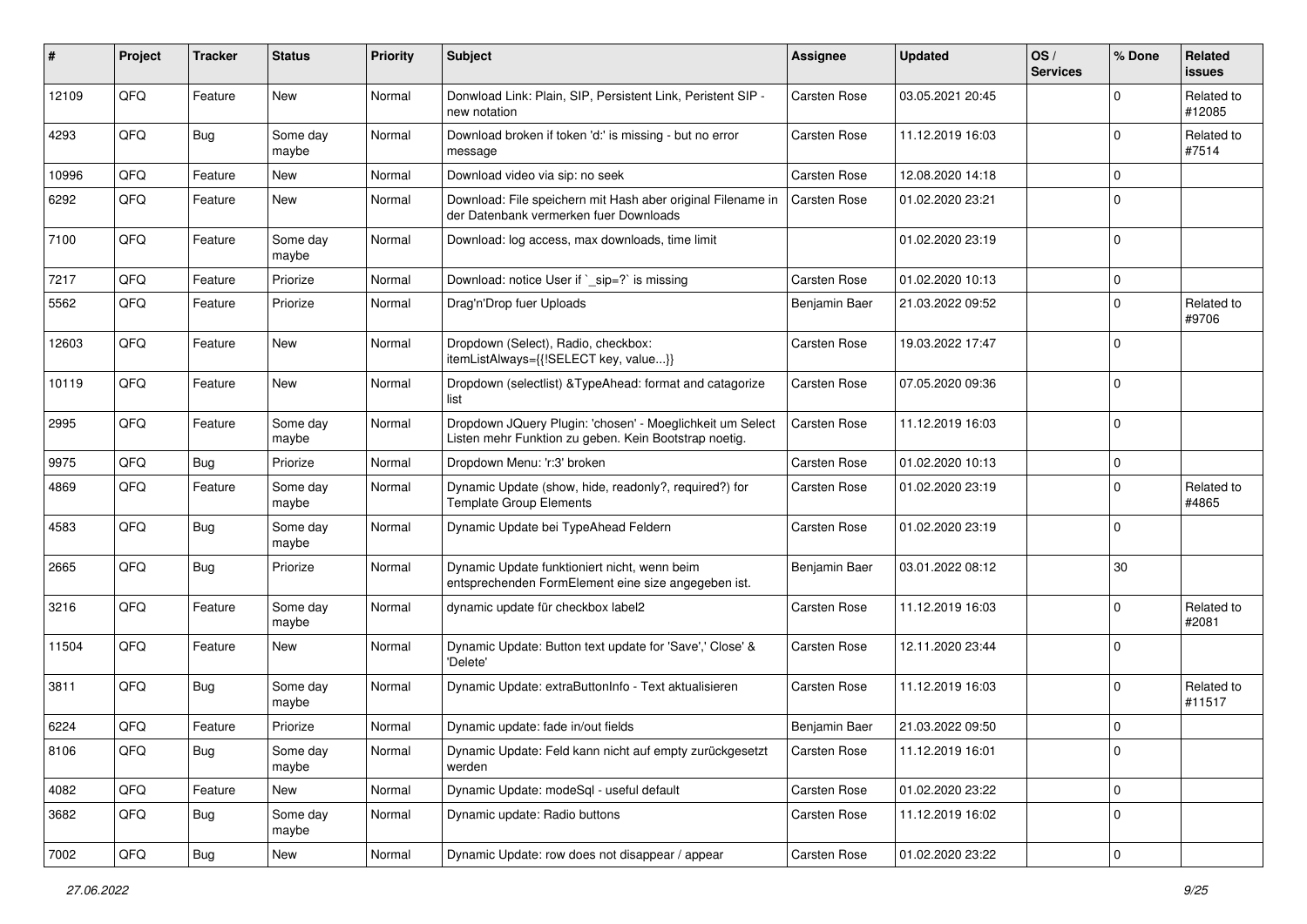| ∦     | Project | <b>Tracker</b> | <b>Status</b>     | <b>Priority</b> | <b>Subject</b>                                                                                                          | Assignee            | <b>Updated</b>   | OS/<br><b>Services</b> | % Done         | Related<br><b>issues</b>                         |
|-------|---------|----------------|-------------------|-----------------|-------------------------------------------------------------------------------------------------------------------------|---------------------|------------------|------------------------|----------------|--------------------------------------------------|
| 6083  | QFQ     | Feature        | Some day<br>maybe | Normal          | Dynamic Update: Value Check via SQL                                                                                     |                     | 11.12.2019 16:02 |                        | $\Omega$       |                                                  |
| 7109  | QFQ     | Feature        | <b>New</b>        | Normal          | Dynamic Updates: row/element hide                                                                                       | <b>Carsten Rose</b> | 01.02.2020 23:22 |                        | $\mathbf 0$    | Has<br>duplicate<br>#4081                        |
| 11460 | QFQ     | Feature        | <b>New</b>        | Normal          | Easier creation of changelog: gitchangelog                                                                              | Carsten Rose        | 12.06.2021 10:20 |                        | $\overline{0}$ | Related to<br>#13467                             |
| 5893  | QFQ     | Feature        | Some day<br>maybe | Normal          | Edit on double-click                                                                                                    |                     | 01.02.2020 23:19 |                        | $\Omega$       | Related to<br>#5894                              |
| 9783  | QFQ     | Bug            | <b>New</b>        | Normal          | Email with special characters                                                                                           | Carsten Rose        | 01.02.2020 23:22 |                        | $\overline{0}$ |                                                  |
| 12989 | QFQ     | Bug            | <b>New</b>        | Normal          | empty string does not trigger dynamic update                                                                            | Enis Nuredini       | 28.05.2022 11:09 |                        | $\Omega$       |                                                  |
| 10759 | QFQ     | Bug            | New               | Normal          | emptyMeansNull - Feld falsch aktualisiert                                                                               |                     | 12.11.2020 23:45 |                        | $\mathbf 0$    |                                                  |
| 3864  | QFQ     | Feature        | <b>New</b>        | Normal          | Encrypt / decrypt field                                                                                                 | Carsten Rose        | 08.03.2021 18:08 |                        | $\mathbf{0}$   |                                                  |
| 5579  | QFQ     | Feature        | Some day<br>maybe | Normal          | Enhance Doc / Presentation: variable type 'link column type'                                                            | Carsten Rose        | 01.02.2020 23:19 |                        | 0              |                                                  |
| 8585  | QFQ     | Feature        | Priorize          | Normal          | Enhance Error message for 'unknown form'                                                                                | Carsten Rose        | 01.02.2020 10:13 |                        | $\Omega$       |                                                  |
| 6250  | QFQ     | Feature        | In Progress       | Normal          | Enhance layout: a) Subrecord, b) Subrecord-Title                                                                        | Carsten Rose        | 01.02.2020 23:22 |                        | $\mathbf{0}$   | Related to<br>#5391                              |
| 13689 | QFQ     | <b>Bug</b>     | <b>New</b>        | Normal          | Enter auf Eingabefeld mit ungültigem Wert führt zu blurry<br>Seite                                                      | Enis Nuredini       | 28.05.2022 10:53 |                        | $\Omega$       | Related to<br>#14245, Has<br>duplicate<br>#11891 |
| 9013  | QFQ     | Bug            | <b>New</b>        | Normal          | Error in Twig template not handled                                                                                      | Carsten Rose        | 20.10.2021 13:43 |                        | $\mathbf 0$    |                                                  |
| 6677  | QFQ     | <b>Bug</b>     | New               | Normal          | Error message FE Action Element: no/wrong FE reference<br>who cause the problem.                                        | Carsten Rose        | 01.02.2020 23:21 |                        | $\Omega$       |                                                  |
| 7547  | QFQ     | <b>Bug</b>     | <b>New</b>        | Normal          | Error Message in afterSave: wrong parameter column<br>reported                                                          | Carsten Rose        | 01.02.2020 23:22 |                        | $\overline{0}$ |                                                  |
| 5132  | QFQ     | Feature        | Some day<br>maybe | Normal          | Error Message sendmail missing attachment: more details                                                                 | Carsten Rose        | 01.02.2020 23:19 |                        | $\overline{0}$ |                                                  |
| 6912  | QFQ     | Bug            | New               | Normal          | error Message Var 'deadline' already set in SIP - in Form<br>with FE.value={{deadline:R:::{{deadlinePeriod:Y}}}}        | Carsten Rose        | 01.02.2020 23:21 |                        | $\Omega$       |                                                  |
| 9127  | QFQ     | Bug            | New               | Normal          | Error Message: change 'roll over' color - text not readable                                                             | Carsten Rose        | 01.02.2020 23:22 |                        | $\mathbf 0$    |                                                  |
| 9128  | QFQ     | Feature        | <b>New</b>        | Normal          | Error Message: not replaced variables- a) replace back to<br>'{{', b) underline                                         | Carsten Rose        | 01.02.2020 23:22 |                        | $\Omega$       | Related to<br>#9129                              |
| 4330  | QFQ     | Feature        | Some day<br>maybe | Normal          | Error Message: report missing {{ / }} in sqlUpdate, sqlInsert,<br>sqlDelete, sqlAfter, sqlBefore in FE action elements. | Carsten Rose        | 01.02.2020 23:20 |                        | $\Omega$       |                                                  |
| 4328  | QFQ     | <b>Bug</b>     | Some day<br>maybe | Normal          | Error Message: Show FE name/number on problems in FE                                                                    | Carsten Rose        | 01.02.2020 23:20 |                        | $\Omega$       |                                                  |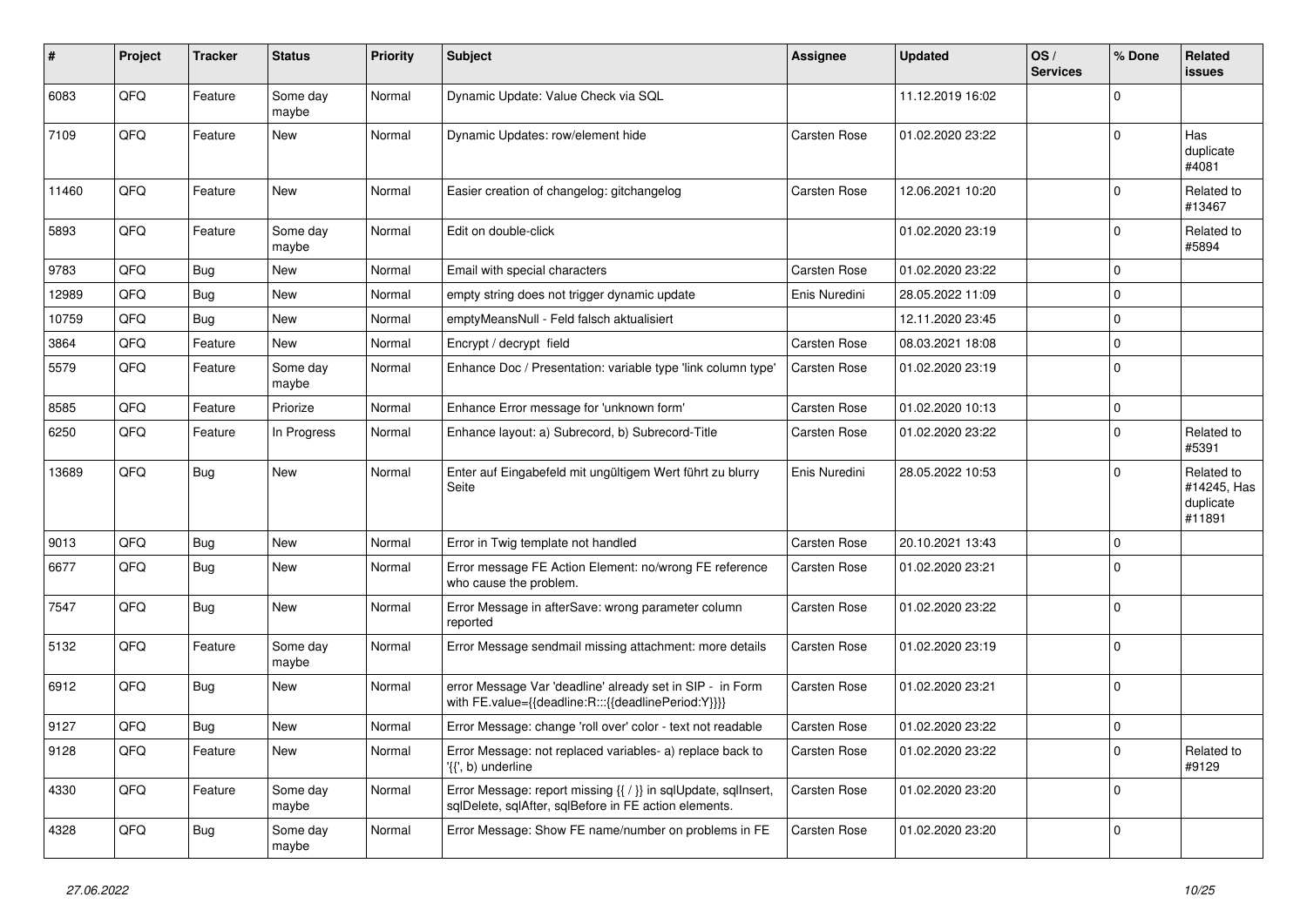| $\sharp$ | Project | <b>Tracker</b> | <b>Status</b>     | Priority | <b>Subject</b>                                                             | <b>Assignee</b>     | <b>Updated</b>   | OS/<br><b>Services</b> | % Done         | Related<br><b>issues</b>                                                                                                       |
|----------|---------|----------------|-------------------|----------|----------------------------------------------------------------------------|---------------------|------------------|------------------------|----------------|--------------------------------------------------------------------------------------------------------------------------------|
| 10874    | QFQ     | Feature        | <b>New</b>        | Normal   | Erstellen eines Foreign Keys in der Tabelle "FormElement"                  |                     | 13.07.2020 10:11 |                        | $\mathbf 0$    |                                                                                                                                |
| 10324    | QFQ     | Bug            | New               | Normal   | Excel Export mit Template funktioniert nur, wenn Template<br>vor uid kommt |                     | 30.03.2020 11:20 |                        | $\Omega$       | Related to<br>#10257                                                                                                           |
| 10976    | QFQ     | Feature        | <b>New</b>        | Normal   | Excel Export Verbesserungen                                                | Carsten Rose        | 06.08.2020 10:56 |                        | 0              |                                                                                                                                |
| 12024    | QFQ     | Feature        | New               | Normal   | Excel Export: text columns by default decode<br>htmlspeciachar()           | Carsten Rose        | 17.02.2021 23:55 |                        | $\mathbf 0$    | Related to<br>#12022                                                                                                           |
| 6594     | QFQ     | Feature        | New               | Normal   | Excel: on download, check if there is a valid sip                          | Carsten Rose        | 01.02.2020 23:21 |                        | $\mathbf 0$    |                                                                                                                                |
| 3900     | QFQ     | Feature        | Some day<br>maybe | Normal   | Extend documentation of 'Copy / Paste'                                     | Carsten Rose        | 11.12.2019 16:03 |                        | $\mathbf 0$    | Related to<br>#3899                                                                                                            |
| 11217    | QFQ     | Feature        | Some day<br>maybe | Normal   | <b>Extend Script Functionality</b>                                         | Carsten Rose        | 16.09.2021 15:10 |                        | $\Omega$       |                                                                                                                                |
| 14185    | QFQ     | Feature        | New               | Normal   | External/Autocron.php - better suitable directory                          | Support: System     | 28.05.2022 11:03 |                        | $\mathbf 0$    |                                                                                                                                |
| 11517    | QFQ     | <b>Bug</b>     | In Progress       | Normal   | extraButtonInfo Broken for multiple FormElements                           | Carsten Rose        | 12.05.2022 13:12 |                        | $\Omega$       | Related to<br>#7890,<br>Related to<br>#3811, Has<br>duplicate<br>#10905, Has<br>duplicate<br>#10553, Has<br>duplicate<br>#6779 |
| 4528     | QFQ     | Bug            | Some day<br>maybe | Normal   | extraButtonLock mit SQLAhead Bug                                           | <b>Carsten Rose</b> | 01.02.2020 23:19 |                        | $\overline{0}$ |                                                                                                                                |
| 8719     | QFQ     | Feature        | New               | Normal   | extraButtonLock: add support for 0/1                                       | Carsten Rose        | 01.02.2020 23:22 |                        | $\mathbf 0$    |                                                                                                                                |
| 6972     | QFQ     | Feature        | Some day<br>maybe | Normal   | Fabric Clipboard / cross browser tab                                       | Benjamin Baer       | 01.02.2020 23:21 |                        | $\Omega$       |                                                                                                                                |
| 5024     | QFQ     | Feature        | Some day<br>maybe | Normal   | Fabric: Generate PDF with edits                                            | Benjamin Baer       | 01.02.2020 23:20 |                        | $\Omega$       | Related to<br>#10704                                                                                                           |
| 6801     | QFQ     | Feature        | Priorize          | Normal   | Fabric: Maximize / Fulllscreen                                             | Benjamin Baer       | 21.03.2022 09:56 |                        | 0              |                                                                                                                                |
| 9862     | QFQ     | <b>Bug</b>     | Priorize          | Normal   | Failed writing to sql mail qfq.log should throw an exception               | Carsten Rose        | 01.02.2020 10:13 |                        | $\Omega$       |                                                                                                                                |
| 8584     | QFQ     | Feature        | Priorize          | Normal   | FE 'Action' - never assign to Container (except Template<br>Group)         | Carsten Rose        | 01.02.2020 10:13 |                        | $\Omega$       |                                                                                                                                |
| 9352     | QFQ     | Feature        | <b>New</b>        | Normal   | FE 'Native' fire slaveld, sqlAfter, sqllns                                 | Carsten Rose        | 01.02.2020 23:22 |                        | $\mathbf 0$    |                                                                                                                                |
| 7812     | QFQ     | Feature        | New               | Normal   | FE 'Subrecord' - new option 'subrecordShowFilter',<br>'subrecordPaging'    | Carsten Rose        | 01.02.2020 23:22 |                        | $\Omega$       |                                                                                                                                |
| 3750     | QFQ     | Bug            | Some day<br>maybe | Normal   | FE in a row: if one violates check, all are red                            | Carsten Rose        | 11.12.2019 16:03 |                        | $\Omega$       |                                                                                                                                |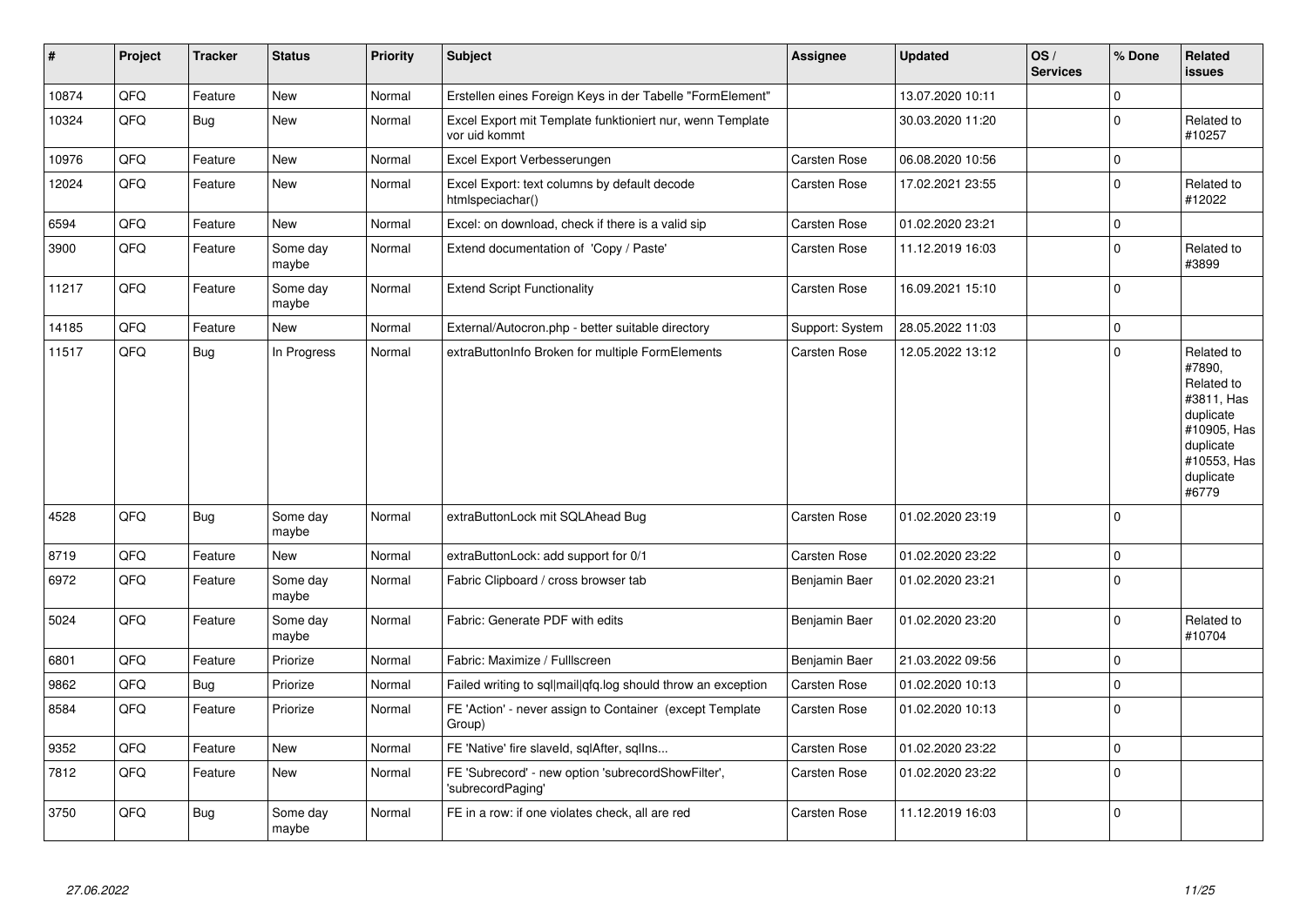| #     | Project    | <b>Tracker</b> | <b>Status</b>     | <b>Priority</b> | <b>Subject</b>                                                                                                       | Assignee      | <b>Updated</b>   | OS/<br><b>Services</b> | % Done         | Related<br><b>issues</b>                                              |
|-------|------------|----------------|-------------------|-----------------|----------------------------------------------------------------------------------------------------------------------|---------------|------------------|------------------------|----------------|-----------------------------------------------------------------------|
| 3415  | QFQ        | Feature        | Some day<br>maybe | Normal          | FE Login Box Templatefile                                                                                            | Benjamin Baer | 11.12.2019 16:02 |                        | $\mathbf 0$    |                                                                       |
| 12040 | QFQ        | Bug            | <b>New</b>        | Normal          | FE Mode 'hidden' für zwei FEs auf einer Zeile                                                                        | Carsten Rose  | 18.02.2021 10:13 |                        | $\overline{0}$ |                                                                       |
| 3547  | QFQ        | Bug            | <b>New</b>        | Normal          | FE of type 'note' causes writing of empty fields.                                                                    | Carsten Rose  | 01.02.2020 23:21 |                        | $\mathbf 0$    |                                                                       |
| 4536  | QFQ        | Feature        | Some day<br>maybe | Normal          | FE upload: problem with delete if mutliple uploads an<br>FE.name="                                                   |               | 01.02.2020 23:20 |                        | $\mathbf{0}$   |                                                                       |
| 7656  | QFQ        | Bug            | Priorize          | Normal          | FE with required, 'pattern' and 'extraButtonLock': always<br>complain about missing value                            | Carsten Rose  | 01.02.2020 10:13 |                        | $\overline{0}$ |                                                                       |
| 8277  | QFQ        | Feature        | Priorize          | Normal          | fe.parameter.default=                                                                                                | Carsten Rose  | 01.02.2020 23:17 |                        | $\mathbf 0$    | Related to<br>#8113                                                   |
| 10013 | QFQ        | Feature        | Some day<br>maybe | Normal          | FE.typ=editor: CodeMirror                                                                                            | Carsten Rose  | 08.06.2022 10:37 |                        | $\mathbf 0$    | Related to<br>#12611,<br>Related to<br>#12490,<br>Related to<br>#7732 |
| 5021  | QFQ        | Bug            | Some day<br>maybe | Normal          | FE.typ=extra - during save displays error 'datum2' already<br>filled in STORE_SIP - the value is stored nevertheless | Carsten Rose  | 01.02.2020 23:19 |                        | $\mathbf 0$    | Related to<br>#3875                                                   |
| 5559  | QFQ        | <b>Bug</b>     | New               | Normal          | FE.type = Upload: 'accept' might contain variables                                                                   | Carsten Rose  | 11.05.2020 21:23 |                        | $\overline{0}$ |                                                                       |
| 8049  | QFQ        | Bug            | New               | Normal          | FE.type=note, column 'value': text moves some pixel to top<br>after save                                             | Carsten Rose  | 01.02.2020 23:22 |                        | $\overline{0}$ |                                                                       |
| 9317  | QFQ        | <b>Bug</b>     | <b>New</b>        | Normal          | FE.type=note: with dynamic show/hidden an empty label<br>causes trouble                                              | Carsten Rose  | 01.02.2020 23:22 |                        | $\mathbf 0$    |                                                                       |
| 5877  | QFQ        | <b>Bug</b>     | Some day<br>maybe | Normal          | FE.type=note:bsColumn strange behaviour                                                                              |               | 01.02.2020 23:19 |                        | $\overline{0}$ |                                                                       |
| 10082 | QFQ        | <b>Bug</b>     | New               | Normal          | FE.type=SELECT - 'sanatize' Class                                                                                    | Carsten Rose  | 07.05.2020 09:36 |                        | $\overline{0}$ | Related to<br>#10081                                                  |
| 12162 | QFQ        | Feature        | New               | Normal          | FE.type=sendmail: personalized mailing (several mails) via<br>template                                               | Carsten Rose  | 03.05.2021 20:45 |                        | $\mathbf 0$    |                                                                       |
| 8037  | QFQ        | Bug            | Priorize          | Normal          | FE.type=upload (advanced mode): {{slaveId:V}} missing<br>during dynamic update                                       | Carsten Rose  | 01.02.2020 10:13 |                        | $\overline{0}$ |                                                                       |
| 9533  | QFQ        | Bug            | <b>New</b>        | Normal          | FE.type=upload: Check in 'beforeSave' if upload is given                                                             | Carsten Rose  | 01.02.2020 23:22 |                        | $\overline{0}$ | Related to<br>#11523                                                  |
| 4444  | <b>OFO</b> | Feature        | Some day<br>maybe | Normal          | FE.type=upload: detect mime type                                                                                     |               | 11.12.2019 16:02 |                        | $\pmb{0}$      | Related to<br>#4303                                                   |
| 7512  | QFQ        | Bug            | New               | Normal          | FE: inputType=number >> 'pattern' is not respected                                                                   | Carsten Rose  | 01.02.2020 23:22 |                        | $\mathbf 0$    |                                                                       |
| 7920  | QFQ        | Feature        | <b>New</b>        | Normal          | FE: Syntax Highlight, Zeinlenumbruch                                                                                 | Carsten Rose  | 01.02.2020 10:03 |                        | $\overline{0}$ |                                                                       |
| 10937 | QFQ        | Bug            | <b>New</b>        | Normal          | Fehler mit abhängigen Select- Feldern beim Positionieren                                                             | Carsten Rose  | 12.11.2020 23:45 |                        | $\overline{0}$ |                                                                       |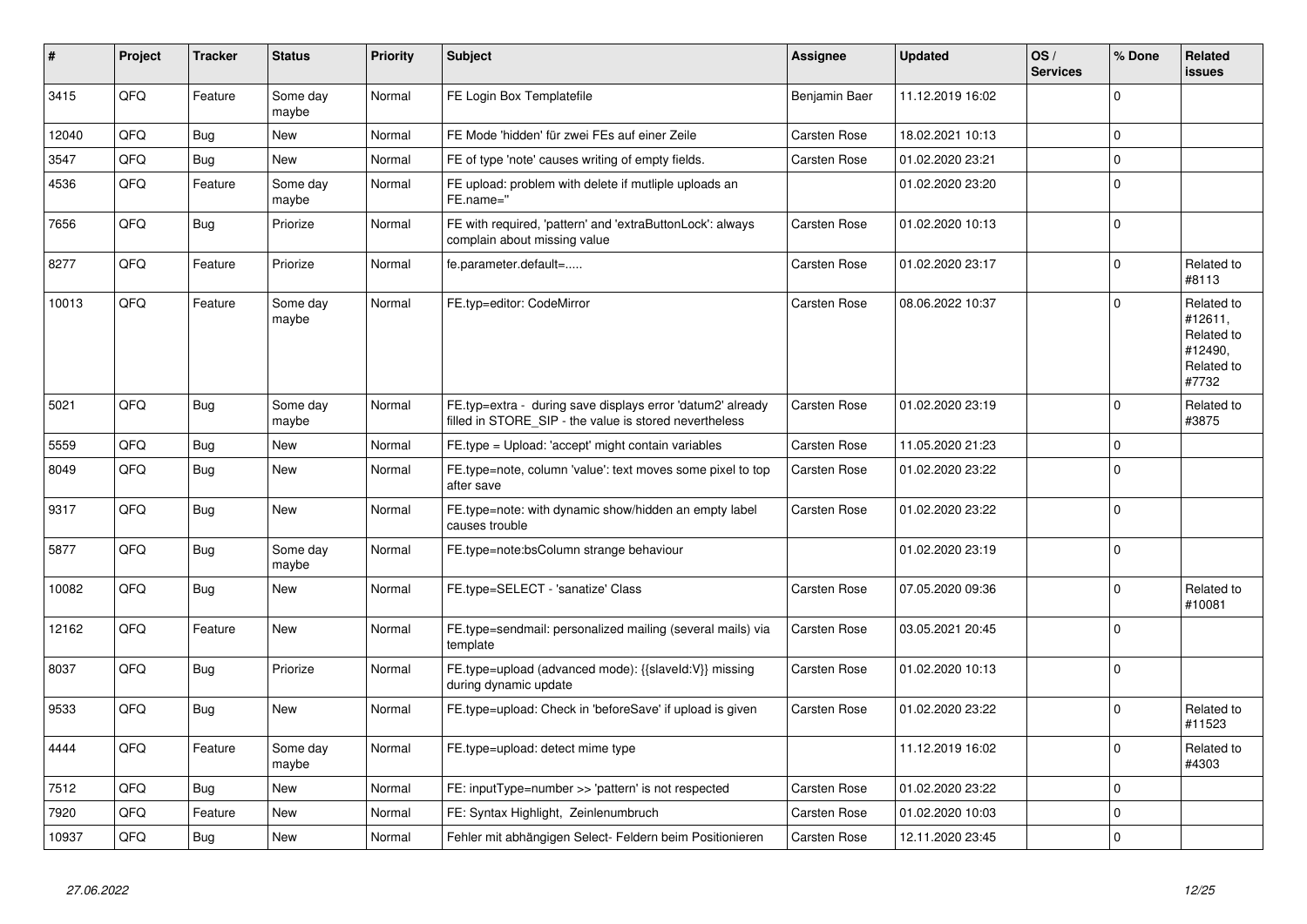| ∦     | Project | <b>Tracker</b> | <b>Status</b>     | <b>Priority</b> | <b>Subject</b>                                                                                                                                           | <b>Assignee</b> | <b>Updated</b>   | OS/<br><b>Services</b> | % Done         | Related<br><b>issues</b>                                                    |
|-------|---------|----------------|-------------------|-----------------|----------------------------------------------------------------------------------------------------------------------------------------------------------|-----------------|------------------|------------------------|----------------|-----------------------------------------------------------------------------|
| 4872  | QFQ     | Feature        | Some day<br>maybe | Normal          | Fields of Typo3 page available in STORE_TYPO3                                                                                                            | Carsten Rose    | 01.02.2020 23:19 |                        | $\mathbf 0$    |                                                                             |
| 4413  | QFQ     | Feature        | New               | Normal          | fieldset: show/hidden, modeSql, dynamicUpdate                                                                                                            | Carsten Rose    | 09.02.2022 15:19 |                        | $\mathbf 0$    |                                                                             |
| 10003 | QFQ     | Feature        | Priorize          | Normal          | fieldset: stronger visualize group                                                                                                                       | Benjamin Baer   | 12.02.2020 08:13 |                        | $\mathbf 0$    |                                                                             |
| 6462  | QFQ     | <b>Bug</b>     | <b>New</b>        | Normal          | File Upload: Nutzlose Fehlermeldung wenn Datei zu gross                                                                                                  | Carsten Rose    | 01.02.2020 23:21 |                        | $\mathbf 0$    | Related to<br>#6139                                                         |
| 5923  | QFQ     | Feature        | Some day<br>maybe | Normal          | fillStoreSystemBySqlLate                                                                                                                                 |                 | 01.02.2020 23:19 |                        | $\overline{0}$ |                                                                             |
| 3880  | QFQ     | Feature        | Some day<br>maybe | Normal          | Form 'Form': anlegen einer Tabelle                                                                                                                       |                 | 14.01.2021 10:12 |                        | $\overline{0}$ |                                                                             |
| 3879  | QFQ     | Feature        | Some day<br>maybe | Normal          | Form 'FormElement': Beim Feld 'name' rechts in der Notiz<br>einen Link einblenden - a) aktuelle Definition anzeigen, b)<br>Spalte in der Tabelle anlegen |                 | 11.12.2019 16:03 |                        | $\overline{0}$ |                                                                             |
| 3878  | QFQ     | Feature        | Some day<br>maybe | Normal          | Form 'FormElement': Spalte 'name' typeAhead mit<br>Spaltennamen der Primarytable.                                                                        |                 | 11.12.2019 16:03 |                        | $\overline{0}$ |                                                                             |
| 8336  | QFQ     | Feature        | <b>New</b>        | Normal          | Form > modified > Close New: a) Optional disable popup, b)<br>custom text, c) mode on save: close stay                                                   | Carsten Rose    | 01.02.2020 23:22 |                        | $\overline{0}$ | Related to<br>#8335                                                         |
| 10763 | QFQ     | Feature        | New               | Normal          | form accessed and submitted despite logout?                                                                                                              |                 | 16.06.2020 11:43 |                        | $\mathbf 0$    |                                                                             |
| 11716 | QFQ     | Feature        | New               | Normal          | Form an beliebiger Stelle im Report anzeigen                                                                                                             |                 | 09.12.2020 09:47 |                        | $\mathbf 0$    |                                                                             |
| 12262 | QFQ     | Feature        | ToDo              | Normal          | Form buttons on top: more customable                                                                                                                     | Enis Nuredini   | 17.06.2022 10:44 |                        | $\Omega$       | Related to<br>#13945, Has<br>duplicate<br>#4046, Has<br>duplicate<br>#10080 |
| 9602  | QFQ     | Feature        | <b>New</b>        | Normal          | Form definition as JSON                                                                                                                                  | Carsten Rose    | 01.02.2020 23:21 |                        | $\Omega$       | Related to<br>#9600                                                         |
| 4756  | QFQ     | Bug            | New               | Normal          | Form dirty even nothing changes                                                                                                                          | Carsten Rose    | 11.12.2019 16:16 |                        | $\mathbf 0$    |                                                                             |
| 11322 | QFQ     | Feature        | Some day<br>maybe | Normal          | Form Element JSON - (multiline parameter field)                                                                                                          | Carsten Rose    | 16.09.2021 15:10 |                        | $\overline{0}$ |                                                                             |
| 12315 | QFQ     | Feature        | Some day<br>maybe | Normal          | Form History (Diffs) / Backups                                                                                                                           | Carsten Rose    | 16.09.2021 15:10 |                        | $\overline{0}$ |                                                                             |
| 14322 | QFQ     | Bug            | <b>New</b>        | Normal          | Form Load: by default no scroll (save & close should be<br>visible)                                                                                      | Enis Nuredini   | 15.06.2022 14:12 |                        | $\overline{0}$ | Related to<br>#14321,<br>Related to<br>#6232                                |
| 13572 | QFQ     | Feature        | Feedback          | Normal          | Form Load: misleading error message on trying to load non<br>existent primary record                                                                     | Enis Nuredini   | 16.05.2022 23:16 |                        | 100            |                                                                             |
| 5557  | QFO     | <b>Bug</b>     | Some day<br>maybe | Normal          | Form load: STORE_RECORD filled, but should be empty                                                                                                      | Carsten Rose    | 01.02.2020 23:19 |                        | $\mathbf 0$    |                                                                             |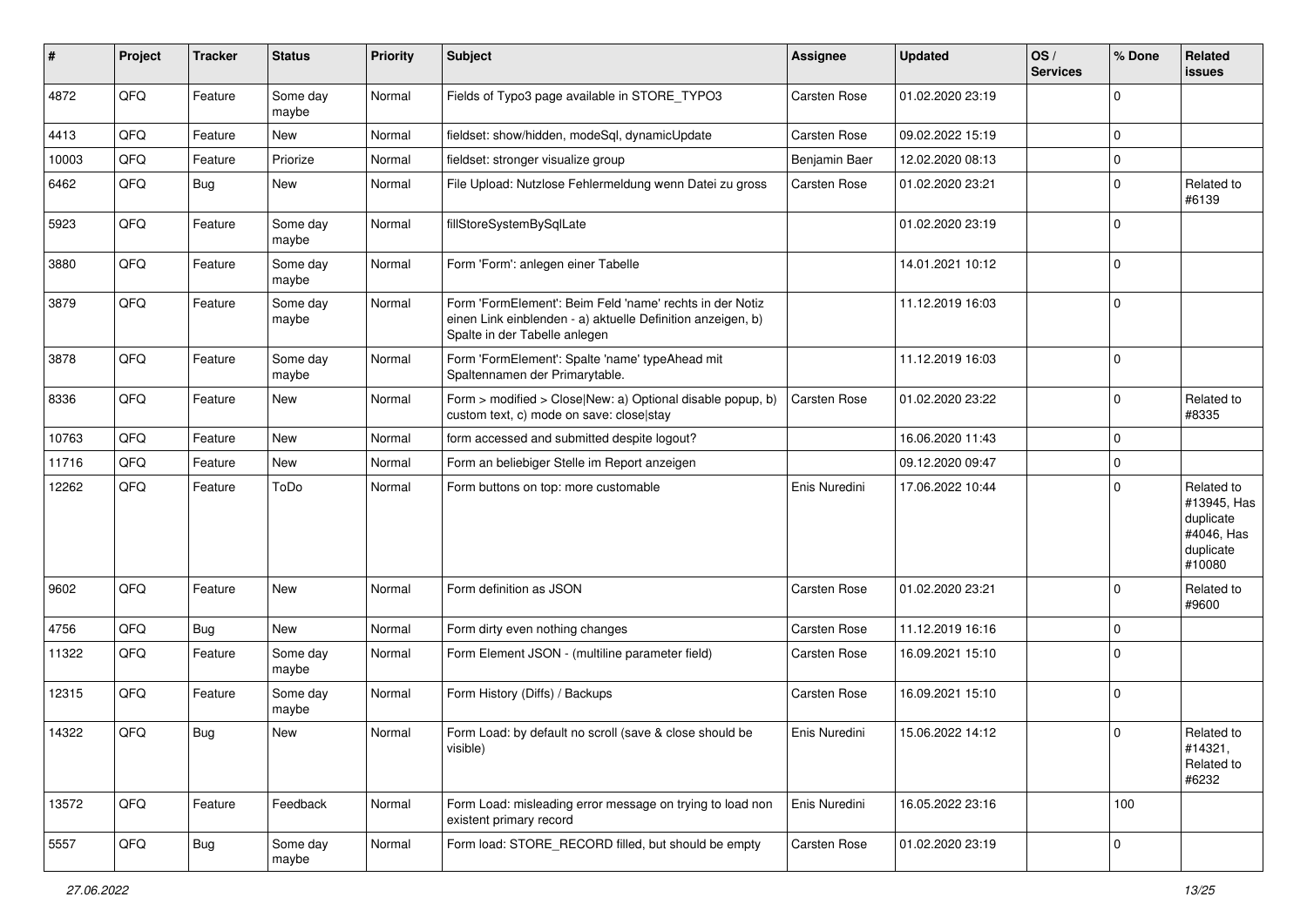| #     | Project | <b>Tracker</b> | <b>Status</b>     | <b>Priority</b> | <b>Subject</b>                                                                                                                                      | <b>Assignee</b>     | <b>Updated</b>   | OS/<br><b>Services</b> | % Done         | Related<br><b>issues</b> |
|-------|---------|----------------|-------------------|-----------------|-----------------------------------------------------------------------------------------------------------------------------------------------------|---------------------|------------------|------------------------|----------------|--------------------------|
| 14245 | QFQ     | <b>Bug</b>     | New               | Normal          | Form Save Btn bleibt disabled wenn Datumsfeld über<br>Datepicker geändert                                                                           | Enis Nuredini       | 27.05.2022 13:45 |                        | $\Omega$       | Related to<br>#13689     |
| 5983  | QFQ     | Feature        | Some day<br>maybe | Normal          | Form Submit (save & update): normalize date/-time FE                                                                                                | Carsten Rose        | 01.02.2020 23:19 |                        | $\overline{0}$ |                          |
| 12581 | QFQ     | Bug            | <b>New</b>        | Normal          | Form.forward=close: Record 'new' in new browser tab ><br>save (& close) >> Form is not reloaded with new created<br>record id and stays in mode=new | Carsten Rose        | 19.03.2022 17:48 |                        | $\mathbf 0$    |                          |
| 9668  | QFQ     | Feature        | Priorize          | Normal          | Form.mode: rename 'hidden' to 'hide'                                                                                                                | Carsten Rose        | 05.05.2021 22:14 |                        | $\mathbf 0$    | Related to<br>#6437      |
| 9773  | QFQ     | Bug            | New               | Normal          | form.parameter.formModeGlobal=requiredOff                                                                                                           | Carsten Rose        | 01.02.2020 15:56 |                        | $\mathbf 0$    |                          |
| 3708  | QFQ     | Feature        | Some day<br>maybe | Normal          | Form: input - 'specialchars', 'none'  gewisse tags erlauben,<br>andere verbieten                                                                    | <b>Carsten Rose</b> | 11.12.2019 16:02 |                        | $\overline{0}$ | Related to<br>#14320     |
| 6289  | QFQ     | Feature        | <b>New</b>        | Normal          | Form: Log                                                                                                                                           | Carsten Rose        | 01.02.2020 23:21 |                        | $\mathbf 0$    |                          |
| 4443  | QFQ     | Feature        | Some day<br>maybe | Normal          | Form: multiple secondary tables                                                                                                                     |                     | 01.02.2020 23:20 |                        | $\overline{0}$ |                          |
| 12156 | QFQ     | Feature        | New               | Normal          | Form: Optional disable 'leave page'                                                                                                                 |                     | 03.05.2021 20:45 |                        | $\mathbf 0$    |                          |
| 7278  | QFQ     | Feature        | Some day<br>maybe | Normal          | Form: Wert vordefinieren der immer gesetzt wird                                                                                                     |                     | 02.05.2021 09:27 |                        | $\Omega$       |                          |
| 6998  | QFQ     | Feature        | Priorize          | Normal          | Form: with debug=on show column information as tooltip of<br>column label                                                                           | Carsten Rose        | 01.02.2020 10:13 |                        | $\overline{0}$ |                          |
| 3877  | QFQ     | Feature        | Some day<br>maybe | Normal          | FormEditor: die Felder die aktuell nicht gebraucht werden<br>nur auf readonly/disabled setzen (nicht ausblenden > das<br>irritiert.                 | Carsten Rose        | 11.12.2019 16:03 |                        | $\overline{0}$ |                          |
| 9537  | QFQ     | Feature        | <b>New</b>        | Normal          | FormEditor: Edit fieldset in FrontEnd                                                                                                               | Carsten Rose        | 01.02.2020 23:22 |                        | $\mathbf 0$    |                          |
| 3350  | QFQ     | Feature        | Some day<br>maybe | Normal          | FormEditor: Hilfetext hinter 'checktype'                                                                                                            | Carsten Rose        | 11.12.2019 16:02 |                        | $\overline{0}$ |                          |
| 14290 | QFQ     | Feature        | Priorize          | Normal          | FormEditor: Show Table Definition                                                                                                                   | Carsten Rose        | 19.06.2022 16:37 |                        | $\mathbf 0$    |                          |
| 7290  | QFQ     | Feature        | Priorize          | Normal          | FormEditor: title as textarea if LEN(title)>60                                                                                                      | Carsten Rose        | 01.02.2020 10:13 |                        | $\Omega$       | Blocked by<br>#7682      |
| 14395 | QFQ     | Support        | New               | Normal          | FormEditor: Virtual table columns                                                                                                                   | Enis Nuredini       | 21.06.2022 16:09 |                        | $\mathbf 0$    |                          |
| 4008  | QFQ     | Bug            | Some day<br>maybe | Normal          | FormElemen.type=sendmail: wrong 'TO' if 'real<br>name <rea@mail.to>' is used</rea@mail.to>                                                          | Carsten Rose        | 11.12.2019 16:03 |                        | $\mathbf 0$    |                          |
| 8034  | QFO     | Feature        | Priorize          | Normal          | FormElement 'data': 22.22.2222 should not be accepted                                                                                               | Carsten Rose        | 01.02.2020 10:13 |                        | $\pmb{0}$      |                          |
| 7890  | QFQ     | <b>Bug</b>     | New               | Normal          | FormElement 'required': extraButtonInfo not aligned                                                                                                 | Carsten Rose        | 11.06.2021 21:17 |                        | $\mathbf 0$    | Related to<br>#11517     |
| 10322 | QFQ     | Bug            | New               | Normal          | FormElement / Radio: missing column 'enum' >> FE not<br>reported                                                                                    | Carsten Rose        | 07.05.2020 09:37 |                        | $\mathbf 0$    |                          |
| 6602  | QFG     | Feature        | New               | Normal          | Formlet: in Report auf Mausklick ein mini-form oeffnen                                                                                              | Carsten Rose        | 11.12.2019 16:16 |                        | $\pmb{0}$      |                          |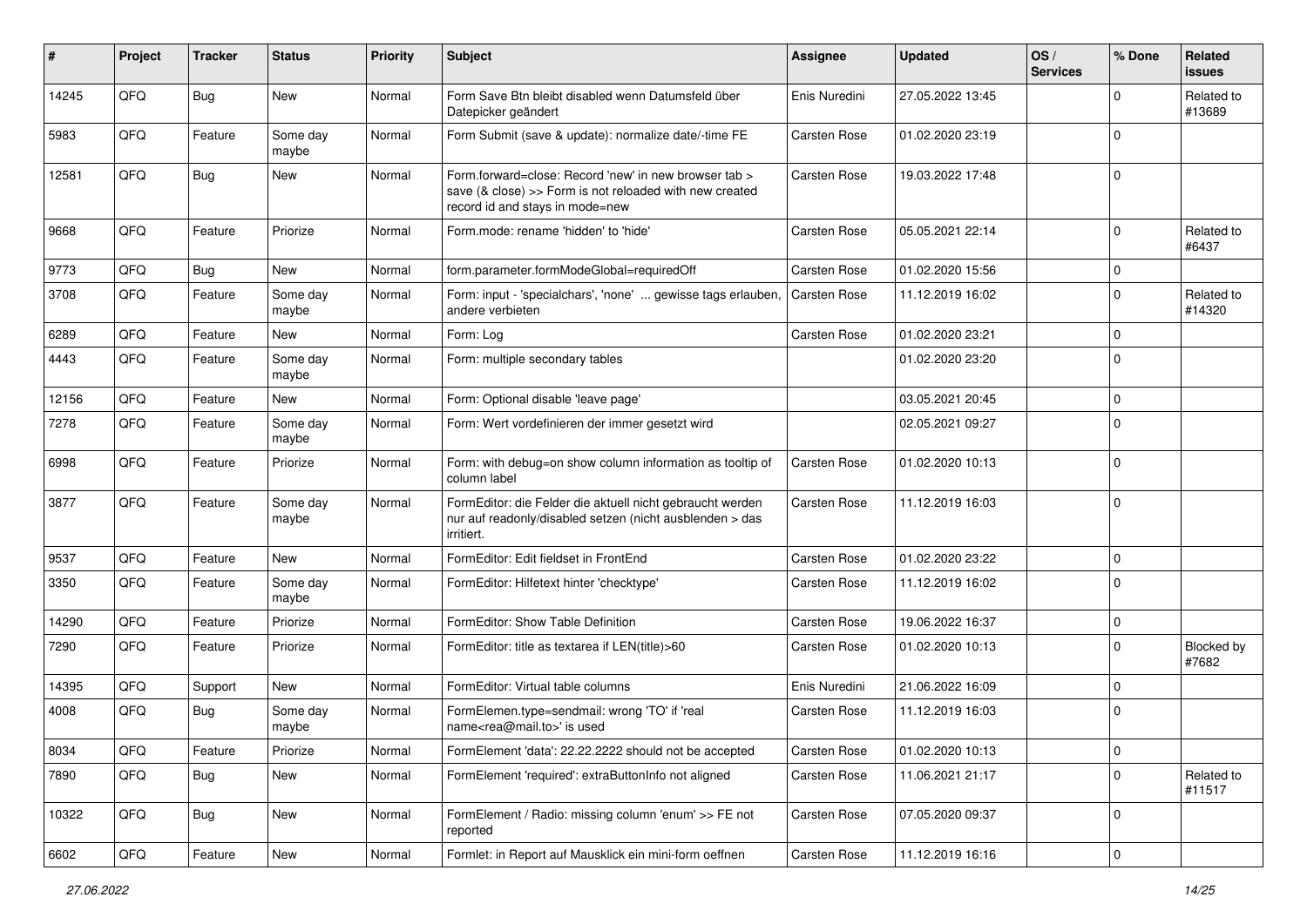| $\sharp$ | Project | <b>Tracker</b> | <b>Status</b>     | Priority | <b>Subject</b>                                                                                           | Assignee        | <b>Updated</b>   | OS/<br><b>Services</b> | % Done         | <b>Related</b><br><b>issues</b>                                         |
|----------|---------|----------------|-------------------|----------|----------------------------------------------------------------------------------------------------------|-----------------|------------------|------------------------|----------------|-------------------------------------------------------------------------|
| 6609     | QFQ     | Feature        | <b>New</b>        | Normal   | Formlet: JSON API erweitern                                                                              | Carsten Rose    | 01.02.2020 23:21 |                        | 50             |                                                                         |
| 9898     | QFQ     | <b>Bug</b>     | Feedback          | Normal   | Formular trotz Timeout gespeichert                                                                       | Benjamin Baer   | 01.02.2020 15:56 |                        | $\pmb{0}$      |                                                                         |
| 6515     | QFQ     | Feature        | Some day<br>maybe | Normal   | Formular: Felder dynamisch ein/ausblenden                                                                |                 | 11.12.2019 16:02 |                        | $\overline{0}$ |                                                                         |
| 9900     | QFQ     | Feature        | Priorize          | Normal   | Generic API Call: tt-content record >> JSON                                                              | Carsten Rose    | 01.02.2020 10:13 |                        | $\pmb{0}$      |                                                                         |
| 10095    | QFQ     | Feature        | Some day<br>maybe | Normal   | Generic Gitlab Integration into QFQ                                                                      | Carsten Rose    | 16.09.2021 15:10 |                        | $\overline{0}$ |                                                                         |
| 14283    | QFQ     | Bug            | Priorize          | Normal   | HEIC / HEIF convert doesn't trigger                                                                      | Carsten Rose    | 19.06.2022 16:37 |                        | $\pmb{0}$      |                                                                         |
| 9126     | QFQ     | Bug            | Some day<br>maybe | Normal   | hidden Form elements are present in page source                                                          |                 | 02.01.2021 18:41 |                        | $\mathbf{0}$   |                                                                         |
| 11702    | QFQ     | Feature        | <b>New</b>        | Normal   | HTML Special Char makes no sense for 'allbut' if '&' is<br>forbidden                                     | Carsten Rose    | 07.12.2021 16:35 |                        | $\overline{0}$ | Related to<br>#5112.<br>Related to<br>#14320                            |
| 11347    | QFQ     | Bug            | Feedback          | Normal   | If Bedingungen funktionieren nicht korrekt                                                               | Christoph Fuchs | 21.03.2021 20:37 |                        | $\overline{0}$ |                                                                         |
| 12480    | QFQ     | Feature        | New               | Normal   | If QFQ upgrade is running, block further request                                                         | Carsten Rose    | 03.05.2021 20:45 |                        | $\mathbf 0$    |                                                                         |
| 8217     | QFQ     | Feature        | <b>New</b>        | Normal   | if-elseif-else construct                                                                                 | Carsten Rose    | 16.03.2021 18:41 |                        | $\overline{0}$ | Related to<br>#10716                                                    |
| 7660     | QFQ     | Feature        | <b>New</b>        | Normal   | IMAP: import mails to DB, move / delete mails                                                            | Carsten Rose    | 01.02.2020 09:52 |                        | $\overline{0}$ |                                                                         |
| 7453     | QFQ     | Feature        | Some day<br>maybe | Normal   | import / export forms QFQ                                                                                | Carsten Rose    | 16.09.2021 15:10 |                        | $\overline{0}$ |                                                                         |
| 14091    | QFQ     | Bug            | <b>New</b>        | Normal   | inconsistent template path for twig                                                                      | Carsten Rose    | 19.04.2022 18:36 |                        | $\overline{0}$ |                                                                         |
| 4659     | QFQ     | <b>Bug</b>     | Some day<br>maybe | Normal   | infoButtonExtra                                                                                          | Carsten Rose    | 01.02.2020 23:20 |                        | $\overline{0}$ |                                                                         |
| 2950     | QFQ     | Feature        | Some day<br>maybe | Normal   | Inhalt QFQ Records als File                                                                              |                 | 11.12.2019 16:03 |                        | $\overline{0}$ |                                                                         |
| 14305    | QFQ     | Bug            | <b>New</b>        | Normal   | Inline Report editing does not create history entries                                                    | Carsten Rose    | 10.06.2022 11:55 |                        | $\pmb{0}$      |                                                                         |
| 11036    | QFQ     | Feature        | Some day<br>maybe | Normal   | inline report editor permissions                                                                         | Carsten Rose    | 16.09.2021 15:09 |                        | $\overline{0}$ | Related to<br>#11323                                                    |
| 9834     | QFQ     | Bug            | Priorize          | Normal   | Input elements with tag 'disabled' are missing on<br>form-submit: server option 'processReadOnly' broken | Carsten Rose    | 07.12.2021 16:43 |                        | $\Omega$       | Related to<br>#9691,<br>Related to<br>#5305, Has<br>duplicate<br>#12331 |
| 7965     | QFQ     | Feature        | Priorize          | Normal   | Input type 'text' with visual format - currency                                                          | Benjamin Baer   | 03.01.2022 07:45 |                        | $\mathbf 0$    |                                                                         |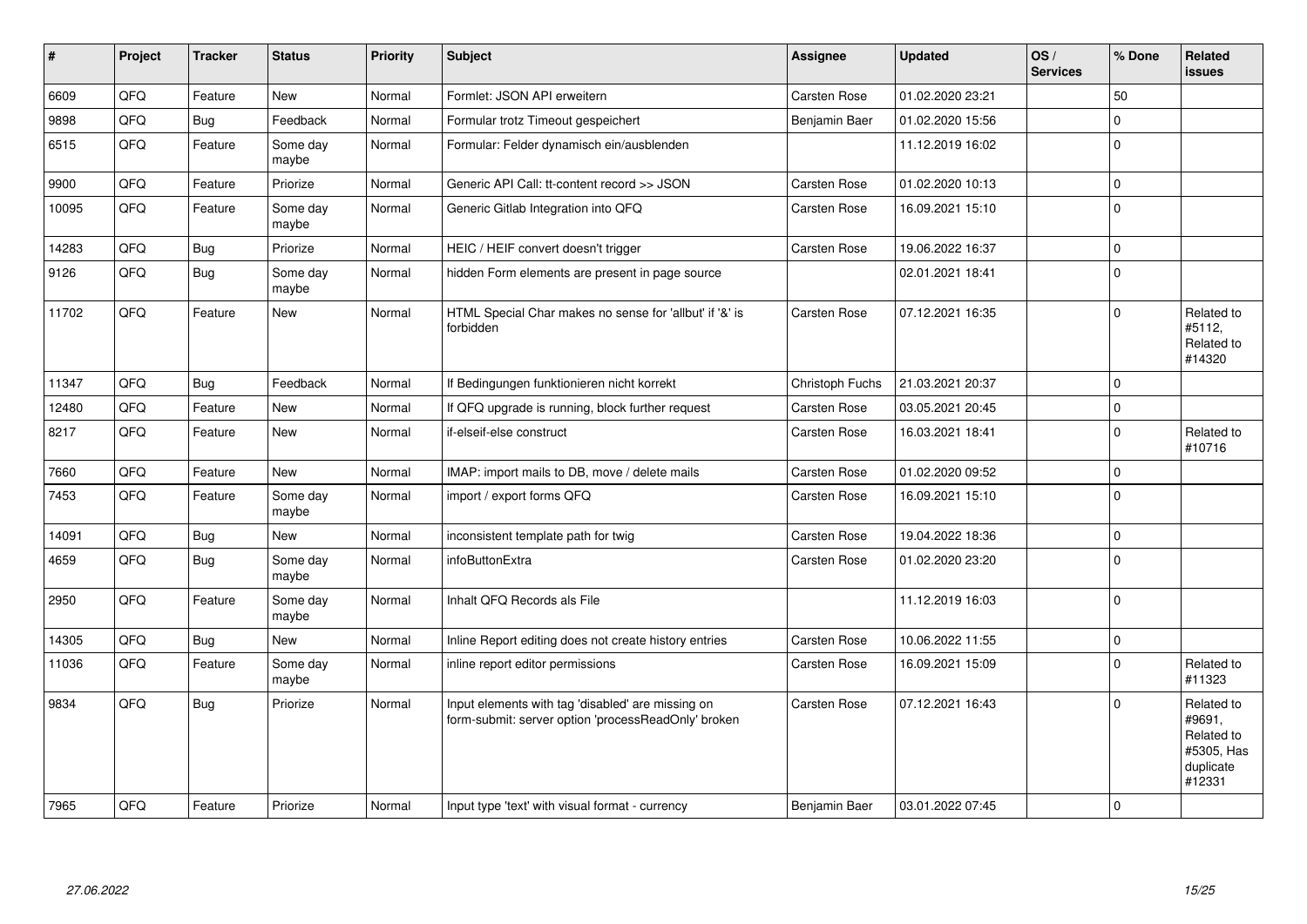| #     | Project | <b>Tracker</b> | <b>Status</b>     | <b>Priority</b> | <b>Subject</b>                                                                         | <b>Assignee</b>     | <b>Updated</b>   | OS/<br><b>Services</b> | % Done       | Related<br><b>issues</b>                                               |
|-------|---------|----------------|-------------------|-----------------|----------------------------------------------------------------------------------------|---------------------|------------------|------------------------|--------------|------------------------------------------------------------------------|
| 12630 | QFQ     | Feature        | In Progress       | Normal          | Input: date[time]: min / max values                                                    | Enis Nuredini       | 20.06.2022 18:31 |                        | $\Omega$     | Related to<br>#10096,<br>Related to<br>#14302,<br>Related to<br>#14303 |
| 7522  | QFQ     | Feature        | Priorize          | Normal          | Inserting default index.html to folder (Avoid Apache Indexing)                         | <b>Carsten Rose</b> | 01.02.2020 10:13 |                        | $\mathbf 0$  |                                                                        |
| 4259  | QFQ     | Feature        | Some day<br>maybe | Normal          | Instant trigger a cron job                                                             | Carsten Rose        | 11.12.2019 16:03 |                        | $\mathbf 0$  |                                                                        |
| 7732  | QFQ     | Feature        | Some day<br>maybe | Normal          | Javascript: Lazy Loading der add on libs                                               | Benjamin Baer       | 08.06.2022 10:38 |                        | $\Omega$     | Related to<br>#12611.<br>Related to<br>#12490,<br>Related to<br>#10013 |
| 1510  | QFQ     | Feature        | Some day<br>maybe | Normal          | jquery von google laden, falls das nicht geht lokal                                    |                     | 11.12.2019 16:03 |                        | $\mathbf 0$  |                                                                        |
| 1946  | QFQ     | Feature        | Some day<br>maybe | Normal          | Kontrolle ob der ReadOnly Modus bei den<br>Formularelementen korrekt implementiert ist | Carsten Rose        | 11.12.2019 16:03 |                        | $\mathbf{0}$ |                                                                        |
| 10443 | QFQ     | Feature        | In Progress       | Normal          | Konzept_api / _live                                                                    | Carsten Rose        | 07.05.2020 09:39 |                        | $\mathbf 0$  |                                                                        |
| 10593 | QFQ     | Feature        | New               | Normal          | label2: text behind input element                                                      | Carsten Rose        | 16.05.2020 10:57 |                        | $\mathbf 0$  |                                                                        |
| 14371 | QFQ     | Feature        | Priorize          | Normal          | <b>LDAP via REPORT</b>                                                                 | Carsten Rose        | 19.06.2022 16:37 |                        | $\mathbf 0$  |                                                                        |
| 3457  | QFQ     | Feature        | Some day<br>maybe | Normal          | LDAP: concat multi values to one single entry                                          | Carsten Rose        | 11.12.2019 16:02 |                        | $\mathbf 0$  |                                                                        |
| 6566  | QFQ     | Bug            | Priorize          | Normal          | Link Function 'delete': provided parameter missing on page<br>reload                   | Benjamin Baer       | 03.01.2022 08:08 |                        | $\mathbf 0$  |                                                                        |
| 10569 | QFQ     | Feature        | Priorize          | Normal          | link _blank more safe                                                                  | Enis Nuredini       | 25.03.2022 12:44 |                        | $\mathbf 0$  |                                                                        |
| 3617  | QFQ     | Feature        | Some day<br>maybe | Normal          | Load javascripts at bottom                                                             |                     | 11.12.2019 16:02 |                        | $\Omega$     |                                                                        |
| 8702  | QFQ     | Feature        | <b>New</b>        | Normal          | Load Record which is locked: missing user info                                         | Carsten Rose        | 11.12.2019 16:16 |                        | $\mathbf 0$  | Related to<br>#9789                                                    |
| 12490 | QFQ     | Feature        | <b>New</b>        | Normal          | Loading Plugins in QFQ - see what tinymce does. (lazy<br>loading)                      | Benjamin Baer       | 08.06.2022 10:37 |                        | $\Omega$     | Related to<br>#12611,<br>Related to<br>#10013,<br>Related to<br>#7732  |
| 4433  | QFQ     | Feature        | Some day<br>maybe | Normal          | Log when SIP will be destroyed by QFQ for any (security)<br>reason                     |                     | 01.02.2020 23:20 |                        | $\Omega$     | Related to<br>#4432,<br>Related to<br>#5458                            |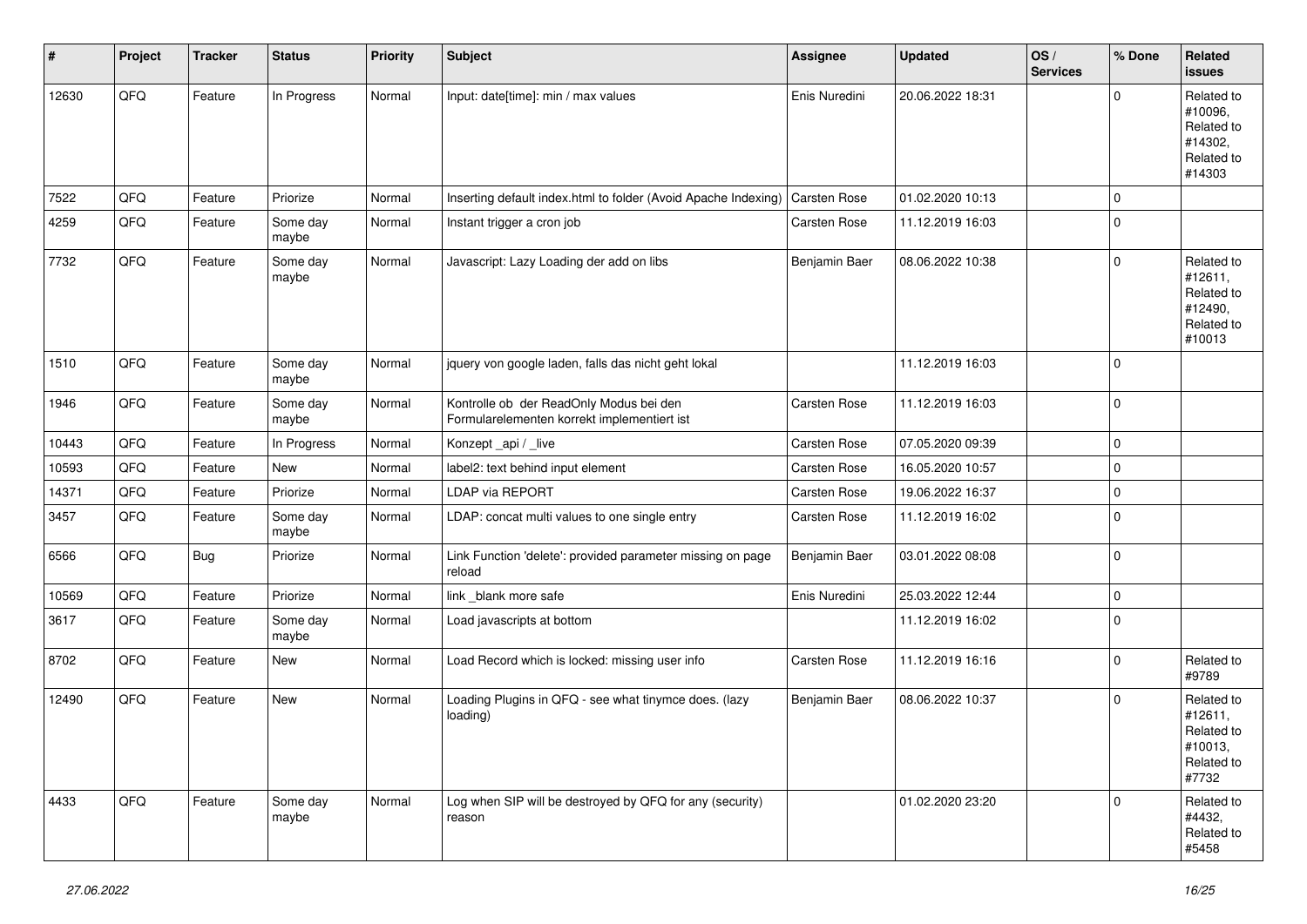| #     | Project | <b>Tracker</b> | <b>Status</b>     | <b>Priority</b> | <b>Subject</b>                                                                                         | <b>Assignee</b>     | <b>Updated</b>   | OS/<br><b>Services</b> | % Done      | Related<br><b>issues</b>                    |
|-------|---------|----------------|-------------------|-----------------|--------------------------------------------------------------------------------------------------------|---------------------|------------------|------------------------|-------------|---------------------------------------------|
| 4439  | QFQ     | Feature        | Some day<br>maybe | Normal          | Log: report all actions fired by an FE Element, incl. the<br>original directive (slaveld, sqllnsert, ) |                     | 01.02.2020 23:20 |                        | $\mathbf 0$ | Related to<br>#4432.<br>Related to<br>#5458 |
| 9777  | QFQ     | Feature        | New               | Normal          | Logging QFQ Variables                                                                                  | Carsten Rose        | 16.12.2019 17:17 |                        | $\mathbf 0$ |                                             |
| 2361  | QFQ     | Feature        | New               | Normal          | Logging wer/wann/wo welches Formular aufgerufen hat                                                    | Carsten Rose        | 11.12.2019 16:15 |                        | $\mathbf 0$ | Related to<br>#4432.<br>Related to<br>#7480 |
| 5852  | QFQ     | Feature        | Some day<br>maybe | Normal          | Logging: mail.log / sql.log - im FE anzeigen und via AJAX<br>aktualisieren                             | <b>Carsten Rose</b> | 01.02.2020 23:19 |                        | $\mathbf 0$ | Related to<br>#5885                         |
| 3504  | QFQ     | Feature        | New               | Normal          | Logging: welche Action FEs werden wann wie ausgefuehrt                                                 | <b>Carsten Rose</b> | 01.02.2020 23:21 |                        | $\mathbf 0$ | Related to<br>#5458.<br>Related to<br>#4092 |
| 4974  | QFQ     | Feature        | Some day<br>maybe | Normal          | Long polling - inform all listening clients of changes                                                 |                     | 11.12.2019 16:02 |                        | $\mathbf 0$ |                                             |
| 5455  | QFQ     | Feature        | Some day<br>maybe | Normal          | Mail Redirects grld abhaengig                                                                          |                     | 01.02.2020 23:20 |                        | $\mathbf 0$ |                                             |
| 2084  | QFQ     | Feature        | Some day<br>maybe | Normal          | Mailto mit encryption: Subrecord                                                                       | Carsten Rose        | 11.12.2019 16:03 |                        | $\mathbf 0$ | Related to<br>#2082                         |
| 11747 | QFQ     | Feature        | New               | Normal          | Maintenance Page with Redirect                                                                         | <b>Carsten Rose</b> | 03.05.2021 20:47 |                        | $\mathbf 0$ | Related to<br>#11741                        |
| 9208  | QFQ     | Feature        | New               | Normal          | Manage 'recent' records                                                                                | Carsten Rose        | 01.02.2020 23:22 |                        | $\mathbf 0$ |                                             |
| 10014 | QFQ     | Feature        | New               | Normal          | Manual.rst: describe behaviour and process order of<br>fillStoreVar, slaveId, sqlBefore,               | Carsten Rose        | 01.02.2020 22:31 |                        | $\Omega$    |                                             |
| 4440  | QFQ     | Feature        | Some day<br>maybe | Normal          | Manual.rst: explain how to. expand PHP Session to 4h                                                   |                     | 11.12.2019 16:02 |                        | $\pmb{0}$   |                                             |
| 7104  | QFQ     | Feature        | Some day<br>maybe | Normal          | Manual: hint about escaping if '\r' appears in mail body                                               |                     | 11.12.2019 16:01 |                        | $\mathbf 0$ |                                             |
| 12039 | QFQ     | Feature        | New               | Normal          | Missing htmlSpecialChar() in pre processing on form submit                                             |                     | 18.02.2021 00:09 |                        | $\mathbf 0$ | Related to<br>#14320                        |
| 4027  | QFQ     | Feature        | Some day<br>maybe | Normal          | Missing: orange 'check' / 'bullet'                                                                     |                     | 11.12.2019 16:03 |                        | $\mathbf 0$ |                                             |
| 11523 | QFQ     | Feature        | New               | Normal          | Mit dynamic Update erkennen, ob Upload gemacht wurde                                                   | Carsten Rose        | 13.11.2020 15:07 |                        | $\pmb{0}$   | Related to<br>#9533                         |
| 4626  | QFQ     | Feature        | Some day<br>maybe | Normal          | Mobile View: 'classBody=qfq-form-right' makes no sense                                                 |                     | 01.02.2020 23:20 |                        | $\mathbf 0$ |                                             |
| 3646  | QFQ     | Feature        | Some day<br>maybe | Normal          | Moeglichkeit HTML Tags in Reports auszugeben (zu<br>enkodieren: htmlspecialchars)                      |                     | 11.12.2019 16:02 |                        | $\mathbf 0$ | Related to<br>#14320                        |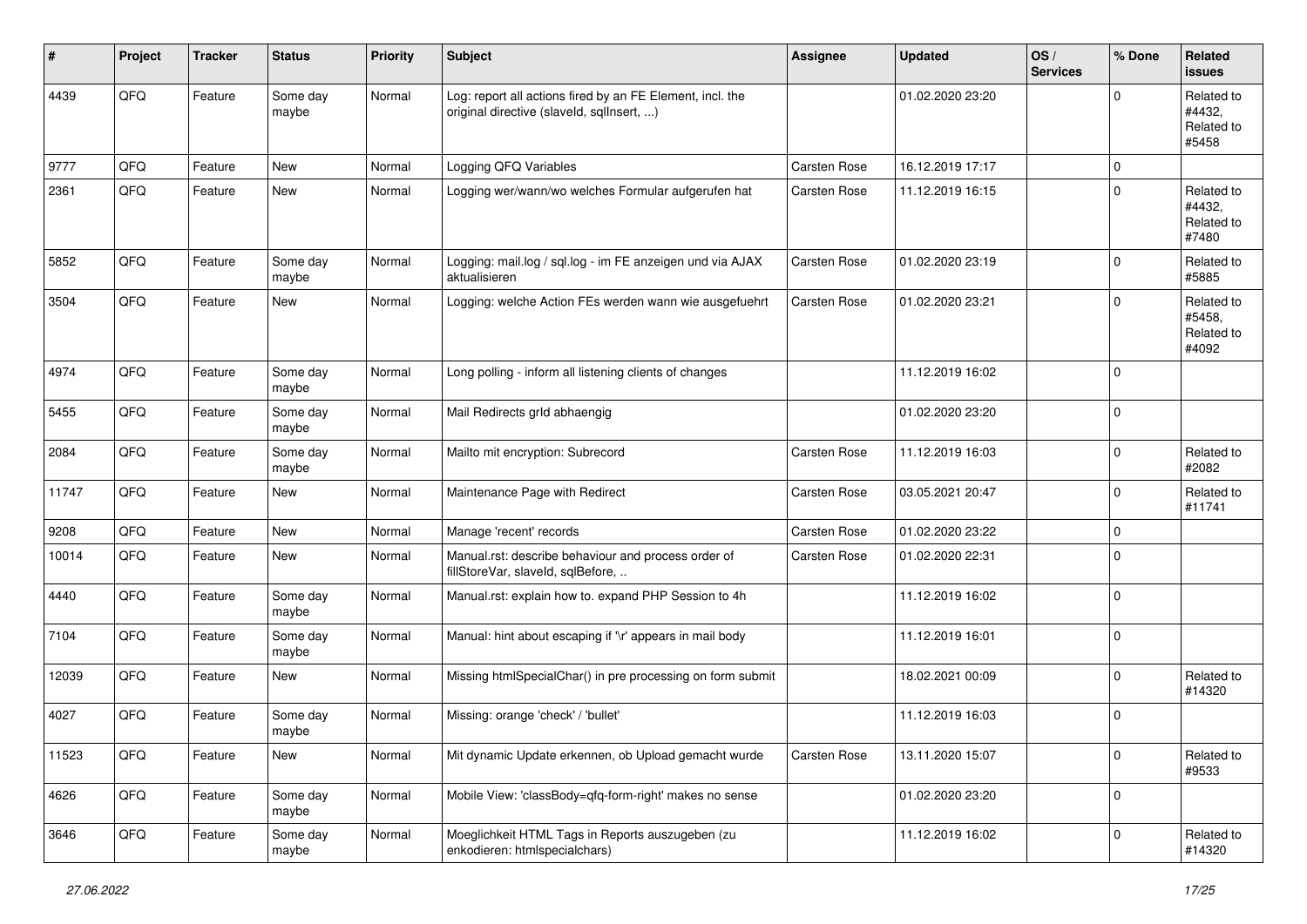| $\vert$ # | Project | <b>Tracker</b> | <b>Status</b>     | <b>Priority</b> | Subject                                                    | <b>Assignee</b> | <b>Updated</b>   | OS/<br><b>Services</b> | % Done         | <b>Related</b><br><b>issues</b>                                      |
|-----------|---------|----------------|-------------------|-----------------|------------------------------------------------------------|-----------------|------------------|------------------------|----------------|----------------------------------------------------------------------|
| 6765      | QFQ     | Feature        | <b>New</b>        | Normal          | Moeglichkeit via QFQ eigene Logs zu schreiben              | Carsten Rose    | 01.02.2020 23:21 |                        | $\mathbf 0$    |                                                                      |
| 10015     | QFQ     | Feature        | Priorize          | Normal          | Monospace in Textarea                                      | Carsten Rose    | 03.02.2020 13:40 |                        | $\pmb{0}$      |                                                                      |
| 9706      | QFO     | Feature        | <b>New</b>        | Normal          | Multi File Upload (hidden template group)                  | Carsten Rose    | 01.02.2020 23:22 |                        | $\overline{0}$ | Related to<br>#7521,<br>Related to<br>#5562,<br>Related to<br>#13330 |
| 13331     | QFQ     | Bug            | <b>New</b>        | Normal          | Multi Form: Clear Icon misplaced                           | Carsten Rose    | 19.03.2022 17:47 |                        | $\mathbf 0$    |                                                                      |
| 13332     | QFQ     | Bug            | <b>New</b>        | Normal          | Multi Form: Required Felder werden visuell nicht markiert. | Carsten Rose    | 19.03.2022 17:47 |                        | $\pmb{0}$      |                                                                      |
| 13330     | QFO     | Feature        | In Progress       | Normal          | Multi Form: Upload                                         | Carsten Rose    | 07.11.2021 12:40 |                        | 50             | Related to<br>#9706                                                  |
| 4365      | QFQ     | Feature        | Some day<br>maybe | Normal          | Multi Language: new way of config                          | Carsten Rose    | 01.02.2020 23:20 |                        | $\overline{0}$ |                                                                      |
| 11516     | QFQ     | Feature        | <b>New</b>        | Normal          | Multi Page Form (Previous/Next Buttons)                    | Carsten Rose    | 16.03.2021 17:52 |                        | $\mathbf 0$    |                                                                      |
| 10714     | QFQ     | Feature        | <b>New</b>        | Normal          | multi Table Form                                           | Carsten Rose    | 16.03.2021 18:44 |                        | $\overline{0}$ |                                                                      |
| 12325     | QFQ     | Bug            | Priorize          | Normal          | MultiDB form.dbIndex not working for report syntax         | Carsten Rose    | 07.09.2021 13:37 |                        | $\mathbf 0$    | Related to<br>#12145,<br>Related to<br>#12314                        |
| 5695      | QFQ     | Feature        | In Progress       | Normal          | Multiform                                                  | Carsten Rose    | 02.01.2021 18:38 |                        | $\overline{0}$ |                                                                      |
| 11695     | QFQ     | Bug            | <b>New</b>        | Normal          | MultiForm required FE Error                                | Carsten Rose    | 04.12.2020 13:34 |                        | $\pmb{0}$      |                                                                      |
| 9579      | QFQ     | Feature        | Some day<br>maybe | Normal          | Multiform with Process Row                                 | Carsten Rose    | 11.12.2019 16:01 |                        | $\mathbf 0$    |                                                                      |
| 11667     | QFQ     | Bug            | <b>New</b>        | Normal          | MySQL mariadb-server-10.3: Incorrect datetime value        | Carsten Rose    | 03.05.2021 20:48 |                        | $\overline{0}$ |                                                                      |
| 12023     | QFQ     | Feature        | <b>New</b>        | Normal          | MySQL Stored Precdure: QDECODESPECIALCHAR()                | Carsten Rose    | 16.02.2021 11:16 |                        | $\overline{0}$ | Related to<br>#12022                                                 |
| 6437      | QFQ     | Feature        | <b>New</b>        | Normal          | Neuer Mode Button bei FormElementen                        | Carsten Rose    | 01.02.2020 23:21 |                        | $\Omega$       | Related to<br>#9668,<br>Blocked by<br>#9678                          |
| 6084      | QFQ     | Feature        | Some day<br>maybe | Normal          | New escape type: 'D' - convert date                        |                 | 01.02.2020 23:19 |                        | $\overline{0}$ |                                                                      |
| 4446      | QFQ     | Feature        | Some day<br>maybe | Normal          | New FE get same feldContainerId as last modifed FE         |                 | 01.02.2020 23:20 |                        | $\mathbf 0$    |                                                                      |
| 7229      | QFQ     | Feature        | Some day<br>maybe | Normal          | New FormElement.type: Button                               |                 | 01.02.2021 12:32 |                        | $\overline{0}$ |                                                                      |
| 5782      | QFQ     | Feature        | <b>New</b>        | Normal          | NextCloud API                                              | Carsten Rose    | 01.02.2020 10:02 |                        | $\pmb{0}$      |                                                                      |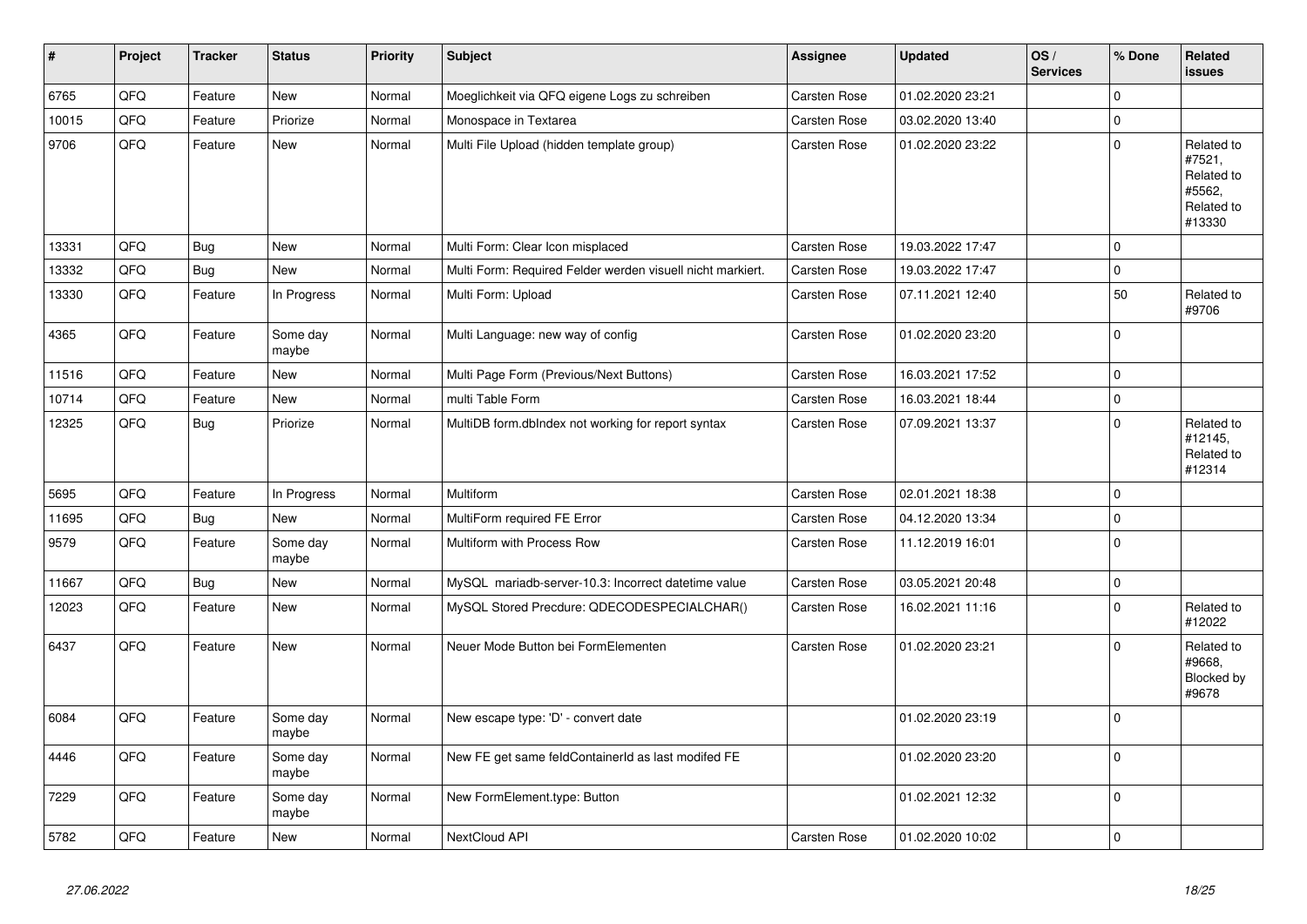| #     | Project | <b>Tracker</b> | <b>Status</b>     | <b>Priority</b> | <b>Subject</b>                                                                                        | Assignee       | <b>Updated</b>   | OS/<br><b>Services</b> | % Done       | Related<br>issues                             |
|-------|---------|----------------|-------------------|-----------------|-------------------------------------------------------------------------------------------------------|----------------|------------------|------------------------|--------------|-----------------------------------------------|
| 4546  | QFQ     | Bug            | Some dav<br>maybe | Normal          | NH: SIP storage is destroyed                                                                          |                | 01.02.2020 23:20 |                        | $\Omega$     |                                               |
| 3613  | QFQ     | Bug            | Some day<br>maybe | Normal          | note /note unchecked -> note div (col-md) wird weiterhin<br>gerendert                                 | Elias Villiger | 01.02.2020 23:19 |                        | 100          |                                               |
| 12133 | QFQ     | <b>Bug</b>     | <b>New</b>        | Normal          | NPM, phpSpreadSheet aktualisieren                                                                     | Carsten Rose   | 15.03.2021 09:04 |                        | $\Omega$     |                                               |
| 14090 | QFQ     | Feature        | New               | Normal          | Nützliche _script funktionen                                                                          | Carsten Rose   | 28.05.2022 11:03 |                        | $\mathbf 0$  |                                               |
| 10011 | QFQ     | Feature        | Priorize          | Normal          | Offer new STORE TYPO3 Variable 'beUser', 'beEmail'                                                    | Carsten Rose   | 08.05.2021 09:51 |                        | $\mathbf 0$  | Related to<br>#10012,<br>Related to<br>#12511 |
| 7685  | QFQ     | <b>Bug</b>     | <b>New</b>        | Normal          | Open FormElement from QFQ error message and save<br>modified record: error about missing {{formId:F}} | Carsten Rose   | 01.02.2020 23:22 |                        | $\mathbf 0$  |                                               |
| 14175 | QFQ     | <b>Bug</b>     | In Progress       | Normal          | Opening a form with no QFQ Session cookie fails                                                       | Carsten Rose   | 03.06.2022 10:40 |                        | $\Omega$     |                                               |
| 7681  | QFQ     | Feature        | New               | Normal          | Optional switch off 'check for modified record'                                                       | Carsten Rose   | 01.02.2020 23:21 |                        | $\mathbf 0$  |                                               |
| 10384 | QFQ     | Feature        | <b>New</b>        | Normal          | Parameter Exchange QFQ Instances                                                                      |                | 07.05.2020 09:38 |                        | $\mathbf{0}$ |                                               |
| 8101  | QFQ     | Feature        | Some day<br>maybe | Normal          | Password hash: support further hashing methods                                                        | Carsten Rose   | 16.09.2021 15:10 |                        | $\pmb{0}$    |                                               |
| 7336  | QFQ     | Feature        | Some day<br>maybe | Normal          | PDF Upload: disallow PDFs with specific Meta information                                              | Carsten Rose   | 11.12.2019 16:01 |                        | $\mathbf 0$  |                                               |
| 6261  | QFQ     | Feature        | New               | Normal          | Persistent SIP                                                                                        | Carsten Rose   | 12.06.2021 09:07 |                        | $\Omega$     | Related to<br>#10819                          |
| 10819 | QFQ     | Feature        | <b>New</b>        | Normal          | Persistent SIP - second try                                                                           | Carsten Rose   | 29.06.2020 23:02 |                        | $\mathbf 0$  | Related to<br>#6261                           |
| 2063  | QFQ     | <b>Bug</b>     | Some day<br>maybe | Normal          | Pills auf 'inaktiv' setzen falls keine Element auf dem Pill<br>sichtbar sind.                         | Benjamin Baer  | 11.12.2019 16:03 |                        | $\mathbf 0$  | Related to<br>#3752                           |
| 12556 | QFQ     | Feature        | <b>New</b>        | Normal          | Pills Title: colored = static or dynamic on allrequiredgiven                                          | Benjamin Baer  | 19.03.2022 17:49 |                        | $\mathbf 0$  |                                               |
| 11668 | QFQ     | Bug            | New               | Normal          | Play function.sgl - problem with mysgl                                                                | Carsten Rose   | 03.05.2021 20:48 |                        | $\mathbf 0$  |                                               |
| 10080 | QFQ     | Feature        | New               | Normal          | Popup on 'save' / 'close': configure dialog (answer<br>yes/no/cancle/)                                | Carsten Rose   | 28.03.2021 20:52 |                        | $\mathbf 0$  | Is duplicate<br>of #12262                     |
| 3495  | QFQ     | Feature        | Some day<br>maybe | Normal          | Predifined Parameter werden nicht in '+' (add new record)<br>SIP gerendert.                           |                | 11.12.2019 16:02 |                        | $\mathbf 0$  |                                               |
| 4023  | QFQ     | Feature        | <b>New</b>        | Normal          | prepared statements - FE action: salveld, sqllnsert,<br>sqlUpdate, sqlDelete, sqlBefore, sqlAfter     | Carsten Rose   | 11.12.2019 16:15 |                        | $\mathbf{0}$ |                                               |
| 10658 | QFQ     | <b>Bug</b>     | <b>New</b>        | Normal          | processReadOnly broken                                                                                | Carsten Rose   | 27.05.2020 17:55 |                        | $\mathbf 0$  |                                               |
| 9135  | QFQ     | Feature        | Priorize          | Normal          | Progress Bar generic / replace old hourglass download<br>popup                                        | Benjamin Baer  | 03.01.2022 07:43 |                        | $\mathbf 0$  |                                               |
| 11980 | QFQ     | Feature        | In Progress       | Normal          | protected verzeichnis MUSS geschützt werden                                                           | Carsten Rose   | 07.09.2021 13:30 |                        | $\mathbf 0$  |                                               |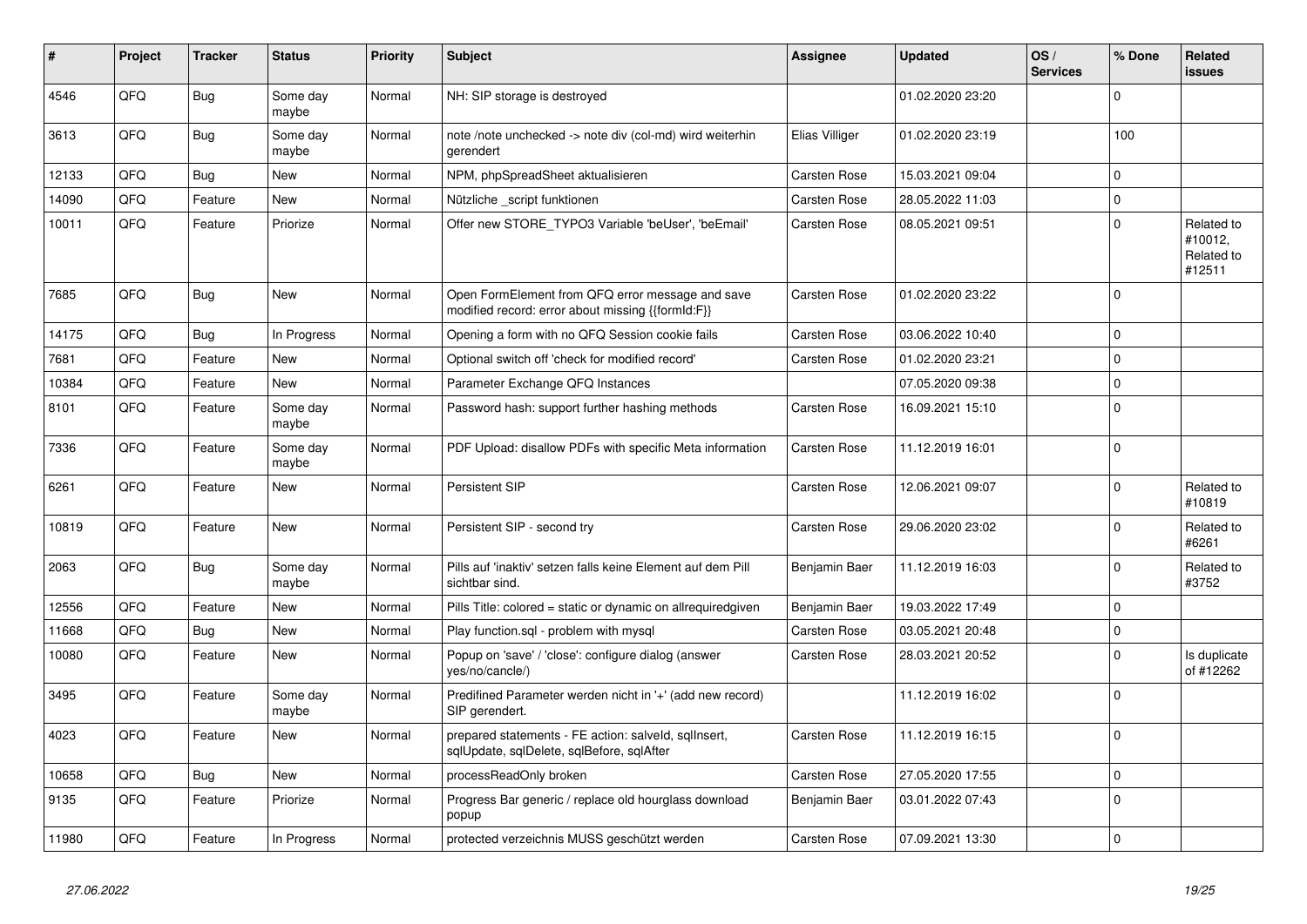| #     | Project | <b>Tracker</b> | <b>Status</b>     | <b>Priority</b> | Subject                                                                                                                               | <b>Assignee</b>        | <b>Updated</b>   | OS/<br><b>Services</b> | % Done      | Related<br><b>issues</b> |
|-------|---------|----------------|-------------------|-----------------|---------------------------------------------------------------------------------------------------------------------------------------|------------------------|------------------|------------------------|-------------|--------------------------|
| 1253  | QFQ     | Feature        | Some day<br>maybe | Normal          | QF: Colorpicker                                                                                                                       |                        | 11.12.2019 16:03 |                        | 0           |                          |
| 1251  | QFQ     | Feature        | Some day<br>maybe | Normal          | QF: Combo                                                                                                                             |                        | 11.12.2019 16:03 |                        | 0           |                          |
| 955   | QFQ     | Feature        | Some day<br>maybe | Normal          | QF: Notizen vor/nach dem Form                                                                                                         |                        | 01.02.2020 23:20 |                        | 0           |                          |
| 1234  | QFQ     | Feature        | Some day<br>maybe | Normal          | QF: Record numbering: Im Grid soll in Spalte 1optional die<br>laufende Nummer der Records angezeigt werden.                           |                        | 01.02.2020 23:20 |                        | 0           |                          |
| 10124 | QFQ     | Feature        | Feedback          | Normal          | qfq AAI-Login                                                                                                                         | Karin Niffeler         | 07.05.2020 09:36 |                        | 0           |                          |
| 14376 | QFQ     | Feature        | New               | Normal          | QFQ Bootstrap: if missing, create stored procedures                                                                                   | Enis Nuredini          | 19.06.2022 16:37 |                        | $\Omega$    |                          |
| 13592 | QFQ     | <b>Bug</b>     | New               | Normal          | QFQ Build Queue: das vergeben von Tags klappt nicht. Es<br>werden keine Releases gebaut.                                              | Carsten Rose           | 19.03.2022 17:45 |                        | 0           |                          |
| 5160  | QFQ     | Feature        | Some day<br>maybe | Normal          | QFQ collaborative / together.js, ShareJS, y-js, collaborative,                                                                        |                        | 11.12.2019 16:02 |                        | 0           |                          |
| 5389  | QFQ     | Feature        | Some day<br>maybe | Normal          | QFQ Design: Multline label / note                                                                                                     | Benjamin Baer          | 01.02.2020 23:19 |                        | $\Omega$    |                          |
| 6140  | QFQ     | <b>Bug</b>     | Priorize          | Normal          | QFQ DnD Sort: Locked fields                                                                                                           | Benjamin Baer          | 21.03.2022 09:56 |                        | $\Omega$    |                          |
| 9024  | QFQ     | <b>Bug</b>     | Some day<br>maybe | Normal          | QFQ Einarbeitung                                                                                                                      |                        | 01.02.2020 15:56 |                        | $\Omega$    |                          |
| 1635  | QFQ     | Feature        | Some day<br>maybe | Normal          | QFQ Extension content record: weitere Optionen<br>einblenden.                                                                         | <b>Carsten Rose</b>    | 11.12.2019 16:03 |                        | 0           |                          |
| 12465 | QFQ     | Feature        | New               | Normal          | QFQ Function: use in FE to fill StoreRecord                                                                                           | Carsten Rose           | 05.05.2021 21:58 |                        | 0           |                          |
| 13609 | QFQ     | Feature        | <b>New</b>        | Normal          | QFQ Introduction: Seite aufloesen                                                                                                     | Philipp<br>Gröbelbauer | 28.05.2022 11:02 |                        | $\Omega$    |                          |
| 5892  | QFQ     | Feature        | Some day<br>maybe | Normal          | QFQ should use T3 API to manipulate FE GROUP<br>membership                                                                            |                        | 01.02.2020 23:20 |                        | $\Omega$    |                          |
| 7524  | QFQ     | <b>Bug</b>     | <b>New</b>        | Normal          | QFQ throws a 'General Error' if 'fileadmin/protected/log/' is<br>not writeable                                                        | Carsten Rose           | 01.02.2020 23:22 |                        | $\Omega$    |                          |
| 9927  | QFQ     | Feature        | <b>New</b>        | Normal          | QFQ Update: a) Update nur machen wenn BE User<br>eingeloggt ist., b) Bei Fehler genaue Meldung welcher<br>Updateschritt Probleme hat. | Carsten Rose           | 22.01.2020 12:59 |                        | 0           |                          |
| 3692  | QFQ     | Feature        | Some day<br>maybe | Normal          | QFQ Webseite                                                                                                                          | Benjamin Baer          | 11.12.2019 16:02 |                        | $\Omega$    | Related to<br>#5033      |
| 7108  | QFQ     | Feature        | Some day<br>maybe | Normal          | <b>QFQ Wrap Elements</b>                                                                                                              |                        | 11.12.2019 16:01 |                        | 0           |                          |
| 4839  | QFQ     | Feature        | Some day<br>maybe | Normal          | qfq-handle in <head> Abschnitt</head>                                                                                                 | Carsten Rose           | 11.12.2019 16:02 |                        | $\mathbf 0$ |                          |
| 13528 | QFQ     | Bug            | New               | Normal          | gfg.io > releases: es wird kein neues Release angelegt                                                                                | Benjamin Baer          | 19.03.2022 17:46 |                        | 0           |                          |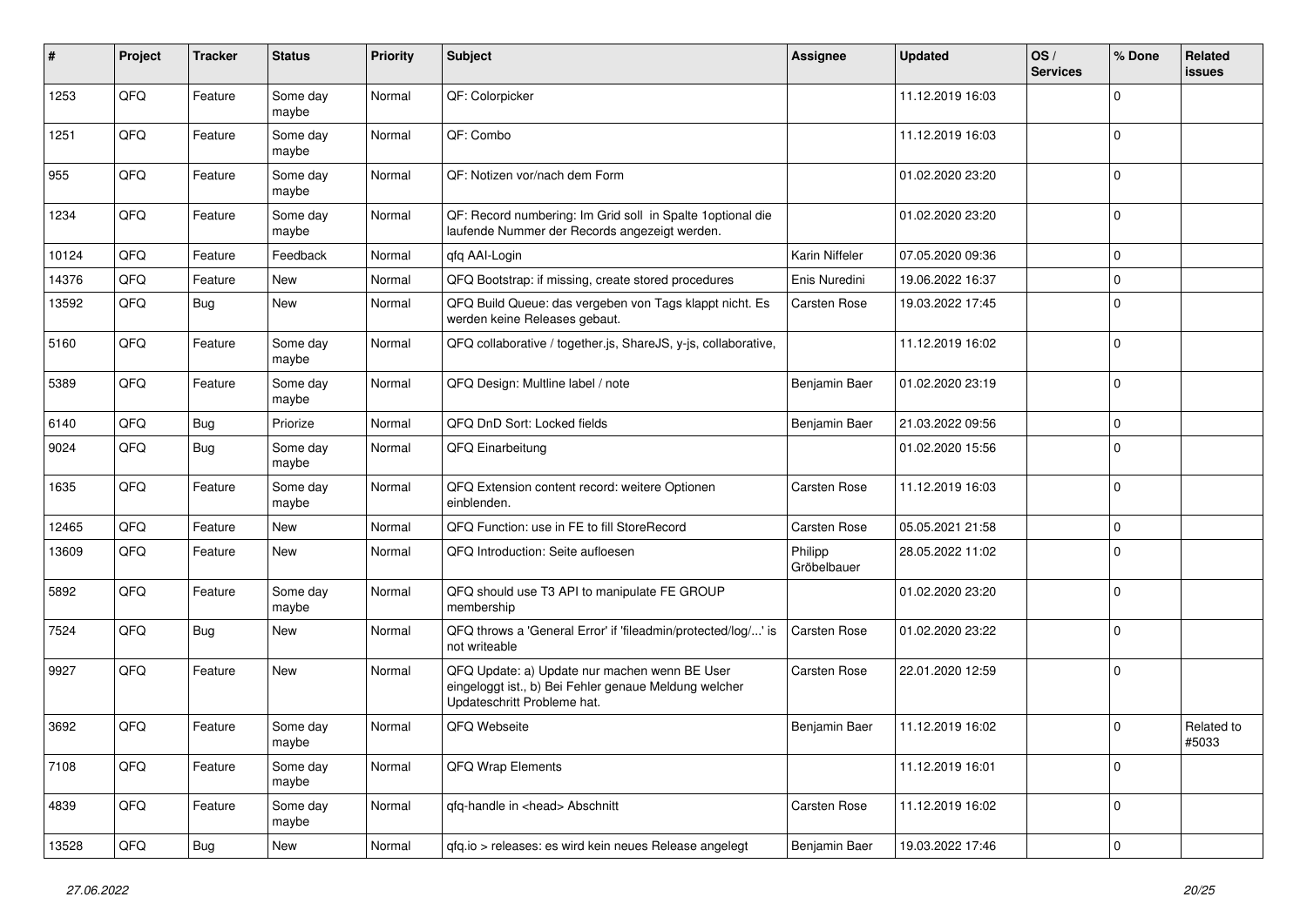| #     | Project | <b>Tracker</b> | <b>Status</b>     | <b>Priority</b> | <b>Subject</b>                                                                      | <b>Assignee</b> | <b>Updated</b>   | OS/<br><b>Services</b> | % Done         | Related<br><b>issues</b>                                               |
|-------|---------|----------------|-------------------|-----------------|-------------------------------------------------------------------------------------|-----------------|------------------|------------------------|----------------|------------------------------------------------------------------------|
| 6574  | QFQ     | Bug            | Priorize          | Normal          | qfq.log: Fehlermeldung wurde angezeigt, aber nicht geloggt                          | Carsten Rose    | 01.02.2020 10:13 |                        | $\mathbf 0$    |                                                                        |
| 5480  | QFQ     | Feature        | Some day<br>maybe | Normal          | QFQ: Dokumentation mit Screenshots versehen                                         | Carsten Rose    | 01.02.2020 23:20 |                        | $\mathbf 0$    | Related to<br>#9879                                                    |
| 8586  | QFQ     | Feature        | Some day<br>maybe | Normal          | QFQ: Enhance Error message for 'record not found'                                   | Carsten Rose    | 16.09.2021 15:10 |                        | $\mathbf 0$    |                                                                        |
| 4771  | QFQ     | Bug            | Some day<br>maybe | Normal          | qfq: select-down-values empty after save (edit-form for<br>program administrators)  | Carsten Rose    | 01.02.2020 23:20 |                        | $\mathbf 0$    | Related to<br>#4549, Has<br>duplicate<br>#4282                         |
| 7520  | QFQ     | Feature        | <b>New</b>        | Normal          | QR Code:  AS _qr ( AS _link)                                                        | Carsten Rose    | 01.02.2020 23:22 |                        | $\overline{0}$ |                                                                        |
| 5851  | QFQ     | Feature        | Some day<br>maybe | Normal          | Queue System implementieren: MQTT, RabbitMQ                                         |                 | 01.02.2020 23:20 |                        | $\Omega$       | Related to<br>#5715                                                    |
| 6483  | QFQ     | <b>Bug</b>     | <b>New</b>        | Normal          | R Store funktioniert nicht bei 'Report Notation' im FE                              | Carsten Rose    | 01.02.2020 23:21 |                        | $\Omega$       |                                                                        |
| 9020  | QFQ     | <b>Bug</b>     | Some day<br>maybe | Normal          | radio mit buttonClass und dynamicUpdate lassen sich nicht<br>kombinieren            |                 | 11.12.2019 16:01 |                        | $\overline{0}$ |                                                                        |
| 7924  | QFQ     | Feature        | <b>New</b>        | Normal          | Radio/Checkbox with Tooltip                                                         | Carsten Rose    | 01.02.2020 23:22 |                        | $\mathbf 0$    |                                                                        |
| 11239 | QFQ     | Bug            | <b>New</b>        | Normal          | Radiobutton (plain): horizontales Rendern abhängig vom<br>Datentyp in der Datenbank | Carsten Rose    | 30.09.2020 18:37 |                        | $\overline{0}$ |                                                                        |
| 7513  | QFQ     | Bug            | New               | Normal          | Radios not correct aligned                                                          | Carsten Rose    | 01.02.2020 23:22 |                        | $\overline{0}$ |                                                                        |
| 7795  | QFQ     | Bug            | <b>New</b>        | Normal          | Readonly Form: Typeahead-Felder                                                     | Carsten Rose    | 01.02.2020 23:22 |                        | $\overline{0}$ |                                                                        |
| 3867  | QFQ     | Feature        | Priorize          | Normal          | Readonly Formular: Template Groups add/delete<br>ausbeldnen                         | Carsten Rose    | 05.05.2021 22:12 |                        | $\overline{0}$ |                                                                        |
| 1623  | QFQ     | Feature        | Some day<br>maybe | Normal          | RealURL                                                                             |                 | 11.12.2019 16:03 |                        | 30             |                                                                        |
| 7280  | QFQ     | Feature        | <b>New</b>        | Normal          | recently used table                                                                 | Carsten Rose    | 01.02.2020 23:21 |                        | $\mathbf{0}$   |                                                                        |
| 7480  | QFQ     | Feature        | <b>New</b>        | Normal          | Record History (Undo / Redo)                                                        | Carsten Rose    | 11.12.2019 16:16 |                        | $\mathbf 0$    | Related to<br>#2361                                                    |
| 7099  | QFQ     | Feature        | New               | Normal          | Redesign FormEditor                                                                 | Carsten Rose    | 01.02.2020 23:21 |                        | $\mathbf{0}$   |                                                                        |
| 13700 | QFQ     | Feature        | <b>New</b>        | Normal          | Redesign qfq.io Seite                                                               | Carsten Rose    | 19.03.2022 17:43 |                        | $\overline{0}$ |                                                                        |
| 10012 | QFQ     | Feature        | Priorize          | Normal          | redirectAllMailTo: {{beEmail:T}}                                                    | Carsten Rose    | 08.05.2021 09:54 |                        | $\mathbf 0$    | Related to<br>#12412,<br>Related to<br>#12413,<br>Related to<br>#10011 |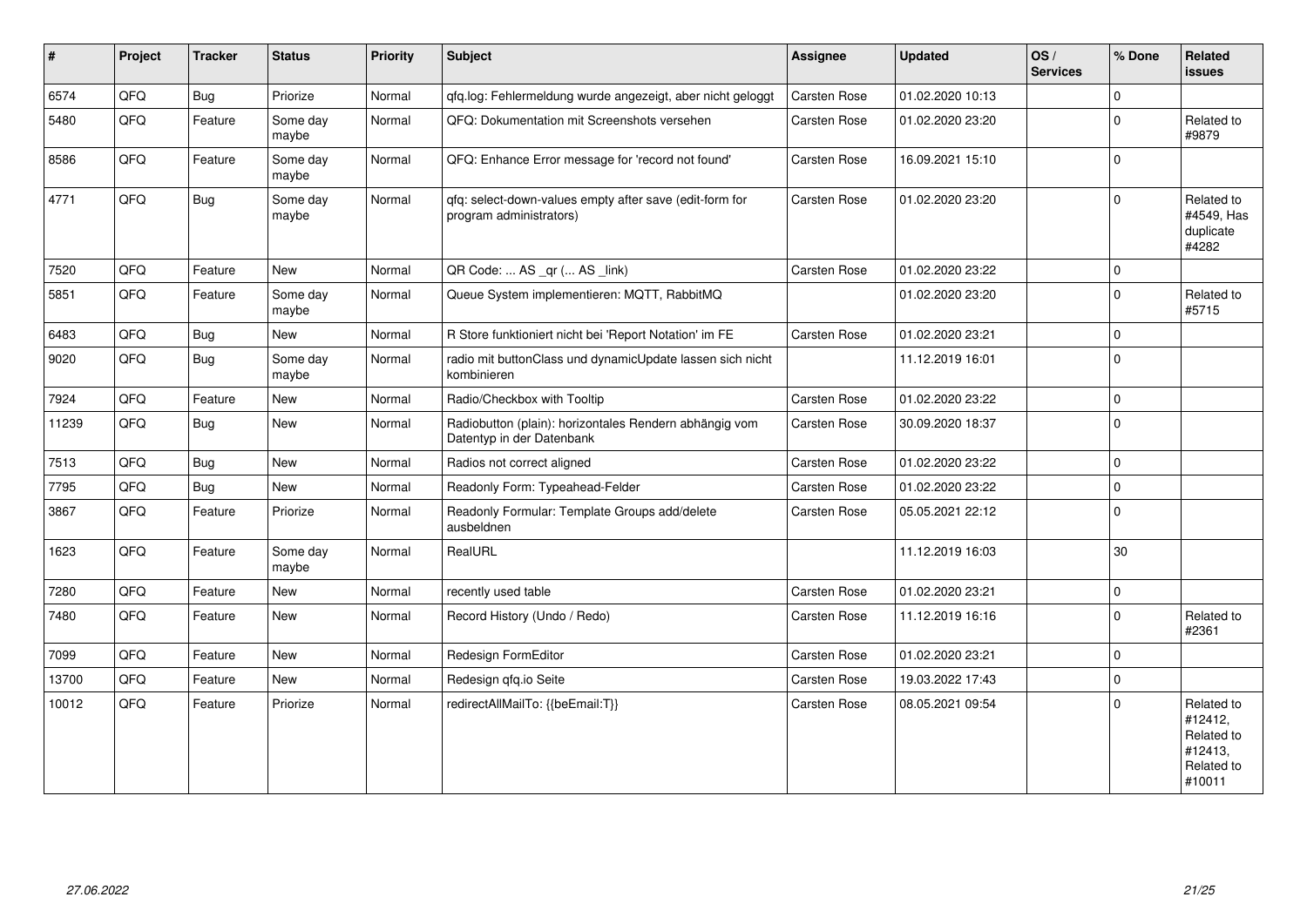| ∦     | Project | <b>Tracker</b> | <b>Status</b>     | <b>Priority</b> | Subject                                                                                            | <b>Assignee</b> | <b>Updated</b>   | OS/<br><b>Services</b> | % Done       | Related<br>issues                                                     |
|-------|---------|----------------|-------------------|-----------------|----------------------------------------------------------------------------------------------------|-----------------|------------------|------------------------|--------------|-----------------------------------------------------------------------|
| 12611 | QFQ     | Feature        | Some day<br>maybe | Normal          | Refactoring: Bootstrap with Lazy Loading                                                           | Carsten Rose    | 08.06.2022 10:37 |                        | $\Omega$     | Related to<br>#12490,<br>Related to<br>#10013,<br>Related to<br>#7732 |
| 4640  | QFQ     | Feature        | Some day<br>maybe | Normal          | Rename System Forms                                                                                |                 | 01.02.2020 23:20 |                        | $\mathbf 0$  |                                                                       |
| 10005 | QFQ     | Feature        | Priorize          | Normal          | Report / special column name:  AS _calendar                                                        | Carsten Rose    | 03.06.2020 17:28 |                        | $\mathbf 0$  |                                                                       |
| 11323 | QFQ     | Feature        | Some day<br>maybe | Normal          | Report Frontend Editor Modal + Codemirror                                                          | Carsten Rose    | 16.09.2021 15:10 |                        | $\mathbf 0$  | Related to<br>#11036                                                  |
| 8975  | QFQ     | Feature        | New               | Normal          | Report Notation: 2.0                                                                               | Carsten Rose    | 01.02.2020 23:22 |                        | $\mathbf 0$  | Related to<br>#8963                                                   |
| 9983  | QFQ     | Feature        | <b>New</b>        | Normal          | Report Notation: new keyword 'range'                                                               | Carsten Rose    | 01.02.2020 15:55 |                        | $\mathbf 0$  |                                                                       |
| 7261  | QFQ     | Bug            | <b>New</b>        | Normal          | Report pathFilename for user without path, only the filename                                       | Carsten Rose    | 01.02.2020 23:21 |                        | $\mathbf 0$  |                                                                       |
| 6723  | QFQ     | Feature        | New               | Normal          | Report QFQ Installation and Version                                                                | Carsten Rose    | 12.06.2021 09:07 |                        | $\mathbf 0$  |                                                                       |
| 10463 | QFQ     | Feature        | New               | Normal          | Report_link: expliztes setzen von HTML Tags (Bedarf fuer<br>'data-selenium' & 'id')                | Enis Nuredini   | 23.03.2022 09:23 |                        | $\mathbf 0$  | Related to<br>#7648                                                   |
| 9535  | QFQ     | Bug            | Feedback          | Normal          | Report:  AS '_vertical' - column to wide - vertical >> rot45,<br>rot90                             | Benjamin Baer   | 01.02.2020 15:56 |                        | $\mathbf 0$  |                                                                       |
| 11534 | QFQ     | Feature        | <b>New</b>        | Normal          | Report: Action on selected rows - Table batchprocessing<br>feature                                 |                 | 18.11.2020 08:15 |                        | $\mathbf 0$  |                                                                       |
| 3991  | QFQ     | Feature        | Some day<br>maybe | Normal          | report: Columnname '_skipWrap' skips 'fbeg', 'fend'                                                | Carsten Rose    | 11.12.2019 16:03 |                        | $\mathbf 0$  |                                                                       |
| 14323 | QFQ     | Bug            | In Progress       | Normal          | Report: render=both single - no impact                                                             | Carsten Rose    | 19.06.2022 18:31 |                        | $\mathbf 0$  |                                                                       |
| 4435  | QFQ     | Feature        | Some day<br>maybe | Normal          | Report: striptags - specify allowed tags                                                           |                 | 01.02.2020 23:20 |                        | $\mathbf 0$  |                                                                       |
| 9811  | QFQ     | Feature        | New               | Normal          | Report: tag every n'th row                                                                         | Carsten Rose    | 01.02.2020 23:22 |                        | $\mathbf 0$  |                                                                       |
| 5345  | QFQ     | Feature        | <b>New</b>        | Normal          | Report: UPDATE / INSERT / DELETE statements should<br>trigger subqueries, depending on the result. | Carsten Rose    | 27.05.2020 16:11 |                        | $\Omega$     |                                                                       |
| 5129  | QFQ     | Feature        | Some day<br>maybe | Normal          | Reports: SQL fuer x Achse und y Achse                                                              |                 | 11.12.2019 16:02 |                        | $\mathbf 0$  |                                                                       |
| 9855  | QFG     | <b>Bug</b>     | New               | Normal          | Required Check                                                                                     |                 | 01.02.2020 15:56 |                        | $\mathsf{U}$ |                                                                       |
| 4454  | QFQ     | <b>Bug</b>     | Some day<br>maybe | Normal          | Required Elements: multiple elements in a row - whole row<br>marked if only one input is empty.    | Benjamin Baer   | 01.02.2020 23:20 |                        | $\mathbf 0$  |                                                                       |
| 14028 | QFO     | Feature        | New               | Normal          | Required notification: visual nicer                                                                | Enis Nuredini   | 28.05.2022 11:01 |                        | $\mathbf 0$  |                                                                       |
| 7921  | QFQ     | Feature        | Some day<br>maybe | Normal          | Rest API Export: URL kuerzer machen                                                                |                 | 01.02.2020 23:19 |                        | $\mathbf 0$  |                                                                       |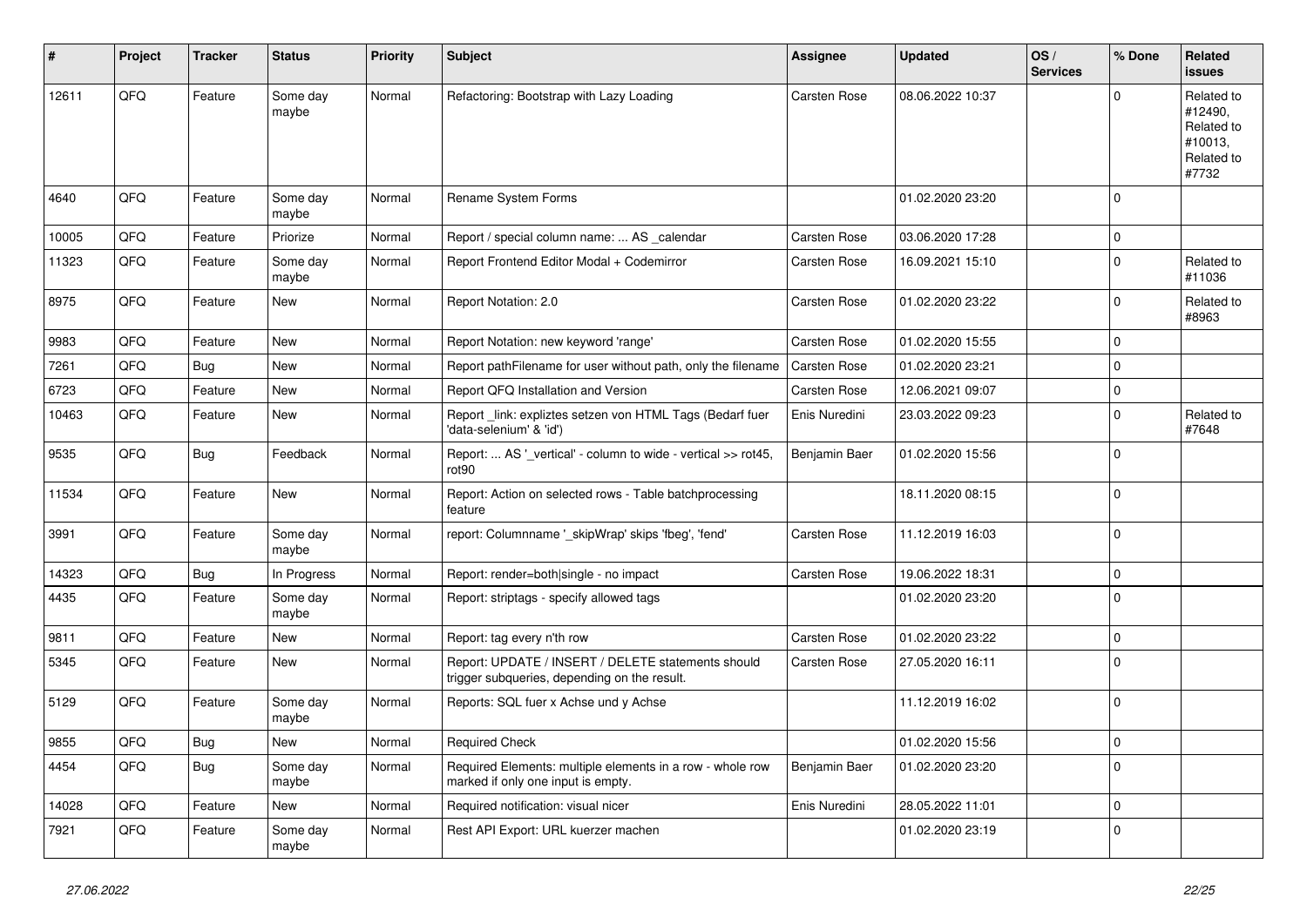| $\pmb{\#}$ | Project | <b>Tracker</b> | <b>Status</b>     | <b>Priority</b> | Subject                                                                                           | <b>Assignee</b> | <b>Updated</b>   | OS/<br><b>Services</b> | % Done         | Related<br><b>issues</b> |
|------------|---------|----------------|-------------------|-----------------|---------------------------------------------------------------------------------------------------|-----------------|------------------|------------------------|----------------|--------------------------|
| 9394       | QFQ     | Feature        | Priorize          | Normal          | REST: allow for non numerical ids in get requests                                                 | Carsten Rose    | 05.05.2021 22:10 |                        | 0              |                          |
| 5366       | QFQ     | Feature        | Priorize          | Normal          | Saving with keyboard shortcuts                                                                    | Benjamin Baer   | 21.03.2022 09:47 |                        | $\Omega$       |                          |
| 5428       | QFQ     | Feature        | Some day<br>maybe | Normal          | secure thumbnail: late render on access.                                                          | Carsten Rose    | 01.02.2020 23:20 |                        | $\Omega$       |                          |
| 11076      | QFQ     | Feature        | In Progress       | Normal          | SELECT  AS _websocket                                                                             | Carsten Rose    | 30.08.2020 17:49 |                        | $\Omega$       |                          |
| 7730       | QFQ     | Feature        | Priorize          | Normal          | SELECT Box: title in between                                                                      | Benjamin Baer   | 01.02.2020 23:22 |                        | $\Omega$       |                          |
| 7519       | QFQ     | Feature        | New               | Normal          | Select: Multi                                                                                     | Carsten Rose    | 01.02.2020 23:22 |                        | 0              |                          |
| 7616       | QFQ     | Bug            | Priorize          | Normal          | Selectlist with Enum & Dynamic Update                                                             | Carsten Rose    | 01.02.2020 10:13 |                        | $\Omega$       |                          |
| 14227      | QFQ     | Feature        | New               | Normal          | Selenium Konkurrenz: cypress.io                                                                   | Enis Nuredini   | 28.05.2022 11:02 |                        | 0              |                          |
| 13900      | QFQ     | Feature        | Priorize          | Normal          | Selenium: Check das Cookie/PDF funktioniert                                                       | Enis Nuredini   | 25.03.2022 12:45 |                        | $\Omega$       |                          |
| 13899      | QFQ     | Bug            | ToDo              | Normal          | Selenium: zum laufen bringen                                                                      | Enis Nuredini   | 25.03.2022 10:24 |                        | $\Omega$       |                          |
| 11080      | QFQ     | Feature        | New               | Normal          | Send MQTT messages                                                                                | Carsten Rose    | 29.08.2020 19:49 |                        | 0              |                          |
| 7014       | QFQ     | Bug            | New               | Normal          | Sending invalid emails succeeds when<br>debug.redirectAllMailTo is set                            | Carsten Rose    | 01.02.2020 23:21 |                        | $\Omega$       |                          |
| 4956       | QFQ     | Feature        | Some day<br>maybe | Normal          | Sendmail: Benutzerdefinierte Headers                                                              | Carsten Rose    | 11.12.2019 16:02 |                        | $\Omega$       |                          |
| 4551       | QFQ     | Feature        | Some day<br>maybe | Normal          | Set 'pills' via dynamicUpdate to show/hide/disabled                                               |                 | 01.02.2020 23:20 |                        | $\Omega$       | Related to<br>#3752      |
| 8963       | QFQ     | Feature        | Priorize          | Normal          | Setting values in a store: flexible way                                                           | Carsten Rose    | 05.05.2021 22:10 |                        | $\Omega$       | Related to<br>#8975      |
| 7107       | QFQ     | Feature        | Some day<br>maybe | Normal          | Showcase Registration Tool: Anmeldung / Administration :<br>Liste Anmeldungen / Emaileinaldung    | Carsten Rose    | 11.12.2019 16:01 |                        | $\Omega$       |                          |
| 9707       | QFQ     | Feature        | New               | Normal          | SIP security: encode pageld and check pageld on decode                                            | Carsten Rose    | 01.02.2020 23:22 |                        | 0              |                          |
| 12512      | QFQ     | Bug            | New               | Normal          | Some MySQL Installation can't use 'stored procedures'                                             | Carsten Rose    | 19.03.2022 17:48 |                        | 0              |                          |
| 4442       | QFQ     | Feature        | Some day<br>maybe | Normal          | Special Column Name: _link - new symbol G (Glyph) to<br>choose any available symbol               |                 | 11.12.2019 16:02 |                        | $\Omega$       |                          |
| 7683       | QFQ     | Feature        | New               | Normal          | Special column names in '{{ SELECT  AS _link }}' should<br>be detected                            | Carsten Rose    | 01.02.2020 23:21 |                        | $\Omega$       |                          |
| 9928       | QFQ     | Feature        | Priorize          | Normal          | SpecialColumnName: a) Deprecated: ' AS "_+tag " ', b)<br>New: ' AS "_ <tag1><tag2>"</tag2></tag1> | Carsten Rose    | 01.02.2020 23:17 |                        | $\Omega$       | Related to<br>#9929      |
| 8806       | QFQ     | Feature        | New               | Normal          | SQL Function nl2br                                                                                | Carsten Rose    | 01.02.2020 23:22 |                        | $\overline{0}$ |                          |
| 4050       | QFQ     | Feature        | New               | Normal          | sql.log: 1) FormElement ID which causes a specific action,<br>2) Result in the same row.          | Carsten Rose    | 15.04.2020 11:35 |                        | 0              | Related to<br>#5458      |
| 12504      | QFQ     | Feature        | Priorize          | Normal          | sql.log: report fe.id                                                                             | Carsten Rose    | 05.05.2021 22:09 |                        | $\mathbf 0$    |                          |
| 3941       | QFQ     | Feature        | Some day<br>maybe | Normal          | sqlAfter: es sollten mehrere moeglich sein                                                        | Carsten Rose    | 11.12.2019 16:03 |                        | 0              | Related to<br>#3942      |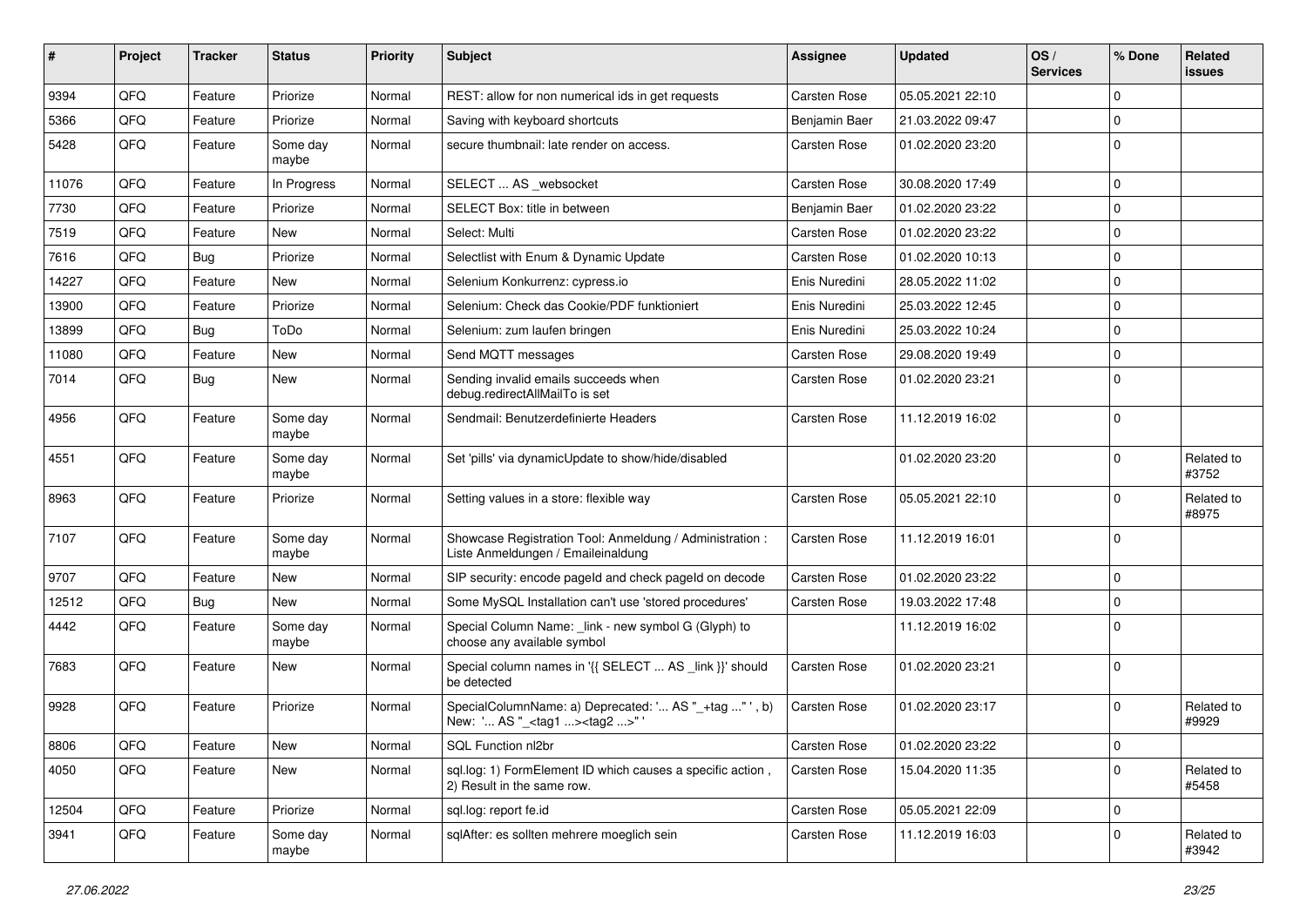| $\pmb{\#}$ | Project | <b>Tracker</b> | <b>Status</b>     | <b>Priority</b> | <b>Subject</b>                                                                                       | <b>Assignee</b>                                        | <b>Updated</b>   | OS/<br><b>Services</b> | % Done       | Related<br>issues                             |                      |
|------------|---------|----------------|-------------------|-----------------|------------------------------------------------------------------------------------------------------|--------------------------------------------------------|------------------|------------------------|--------------|-----------------------------------------------|----------------------|
| 4026       | QFQ     | Feature        | Some day<br>maybe | Normal          | sqlLog.sql: log number of FE.id                                                                      | Carsten Rose                                           | 11.12.2019 16:03 |                        | $\Omega$     | Related to<br>#5458                           |                      |
| 9129       | QFQ     | Feature        | New               | Normal          | sqlValidate: Message as notification, not as error                                                   | Carsten Rose                                           | 01.02.2020 23:22 |                        | $\mathbf 0$  | Related to<br>#9128                           |                      |
| 12413      | QFQ     | Feature        | <b>New</b>        | Normal          | STORE_TYPO3: enhance for {{be_users.email:T}},<br>{{fe users.email:T}}                               | Carsten Rose                                           | 03.05.2021 20:45 |                        | $\Omega$     | Related to<br>#12412,<br>Related to<br>#10012 |                      |
| 11775      | QFQ     | Feature        | <b>New</b>        | Normal          | Subrecord Tooltip pro Feld                                                                           | <b>Carsten Rose</b>                                    | 18.12.2020 15:22 |                        | $\mathbf 0$  | Related to<br>#11955                          |                      |
| 3432       | QFQ     | Feature        | <b>New</b>        | Normal          | subrecord: dynamicUpdate                                                                             | Carsten Rose                                           | 11.06.2020 21:10 |                        | $\Omega$     | Related to<br>#5691                           |                      |
| 8187       | QFQ     | Feature        | New               | Normal          | Subrecord: enable/hide new button - make new/edit/delete<br>customizeable.                           | Carsten Rose                                           | 06.03.2021 18:44 |                        | $\mathbf 0$  | Related to<br>#11326                          |                      |
| 11955      | QFQ     | Feature        | New               | Normal          | subrecord: new title option to set <th> attributes - e.g. to<br/>customize tablesorter options.</th> | attributes - e.g. to<br>customize tablesorter options. | Carsten Rose     | 03.05.2021 20:47       |              | $\mathbf 0$                                   | Related to<br>#11775 |
| 12135      | QFQ     | Feature        | New               | Normal          | Subrecord: Notiz                                                                                     |                                                        | 24.04.2021 16:58 |                        | $\mathbf 0$  |                                               |                      |
| 7281       | QFQ     | Bug            | Some day<br>maybe | Normal          | Subrecords: on large screen separator line too short                                                 |                                                        | 01.02.2020 23:19 |                        | $\mathbf 0$  |                                               |                      |
| 7574       | QFQ     | Bug            | <b>New</b>        | Normal          | Substitute error: form element not reported / dont parse<br>Form.note                                | <b>Carsten Rose</b>                                    | 01.02.2020 23:21 |                        | $\mathbf 0$  |                                               |                      |
| 12477      | QFQ     | Feature        | <b>New</b>        | Normal          | Support for refactoring: Form, FormElement, diverse<br>Tabellen/Spalten, tt-content Records          | Carsten Rose                                           | 03.05.2021 20:45 |                        | $\Omega$     |                                               |                      |
| 12520      | QFQ     | Bug            | <b>New</b>        | Normal          | Switch FE User: still active even FE User session expired                                            | Carsten Rose                                           | 19.03.2022 17:48 |                        | $\mathbf 0$  |                                               |                      |
| 3402       | QFQ     | Feature        | Some day<br>maybe | Normal          | Syntax Highlighting via CodeMirror                                                                   | Carsten Rose                                           | 11.12.2019 16:02 |                        | 100          | Related to<br>#3207                           |                      |
| 12584      | QFQ     | Feature        | Feedback          | Normal          | T3 v10 migration script: replace alias-patterns (v11)                                                | Carsten Rose                                           | 28.05.2022 11:12 |                        | 100          |                                               |                      |
| 14304      | QFQ     | Bug            | <b>New</b>        | Normal          | table sorter view safer does not work                                                                | Carsten Rose                                           | 10.06.2022 11:49 |                        | $\mathbf 0$  |                                               |                      |
| 10745      | QFQ     | Feature        | Some day<br>maybe | Normal          | Tablesorter Excel Export                                                                             | Carsten Rose                                           | 16.09.2021 15:09 |                        | $\mathbf 0$  |                                               |                      |
| 9130       | QFQ     | Feature        | Some day<br>maybe | Normal          | tablesorter: Automatic Row numbering / Zeilenummer                                                   | Benjamin Baer                                          | 01.02.2020 23:22 |                        | $\mathbf 0$  |                                               |                      |
| 11892      | QFG     | I Feature      | New               | Normal          | tablesorter: columns with links are hard to order - new<br>qualifier 'Y: <ord>'</ord>                | Enis Nuredini                                          | 23.03.2022 09:22 |                        | $\pmb{0}$    |                                               |                      |
| 12679      | QFQ     | Feature        | New               | Normal          | tablesorter: custom column width                                                                     | Carsten Rose                                           | 16.06.2021 11:10 |                        | $\mathbf{0}$ |                                               |                      |
| 6970       | QFQ     | Feature        | Some day<br>maybe | Normal          | tablesorter: default fuer 'sortReset' aendern von 'Ctrl' zu 'Alt'                                    | Benjamin Baer                                          | 01.02.2020 23:21 |                        | $\mathbf 0$  |                                               |                      |
| 4445       | QFO     | Feature        | Some day<br>maybe | Normal          | template group: Option to simulate fieldset                                                          |                                                        | 28.06.2021 14:11 |                        | $\mathbf 0$  |                                               |                      |